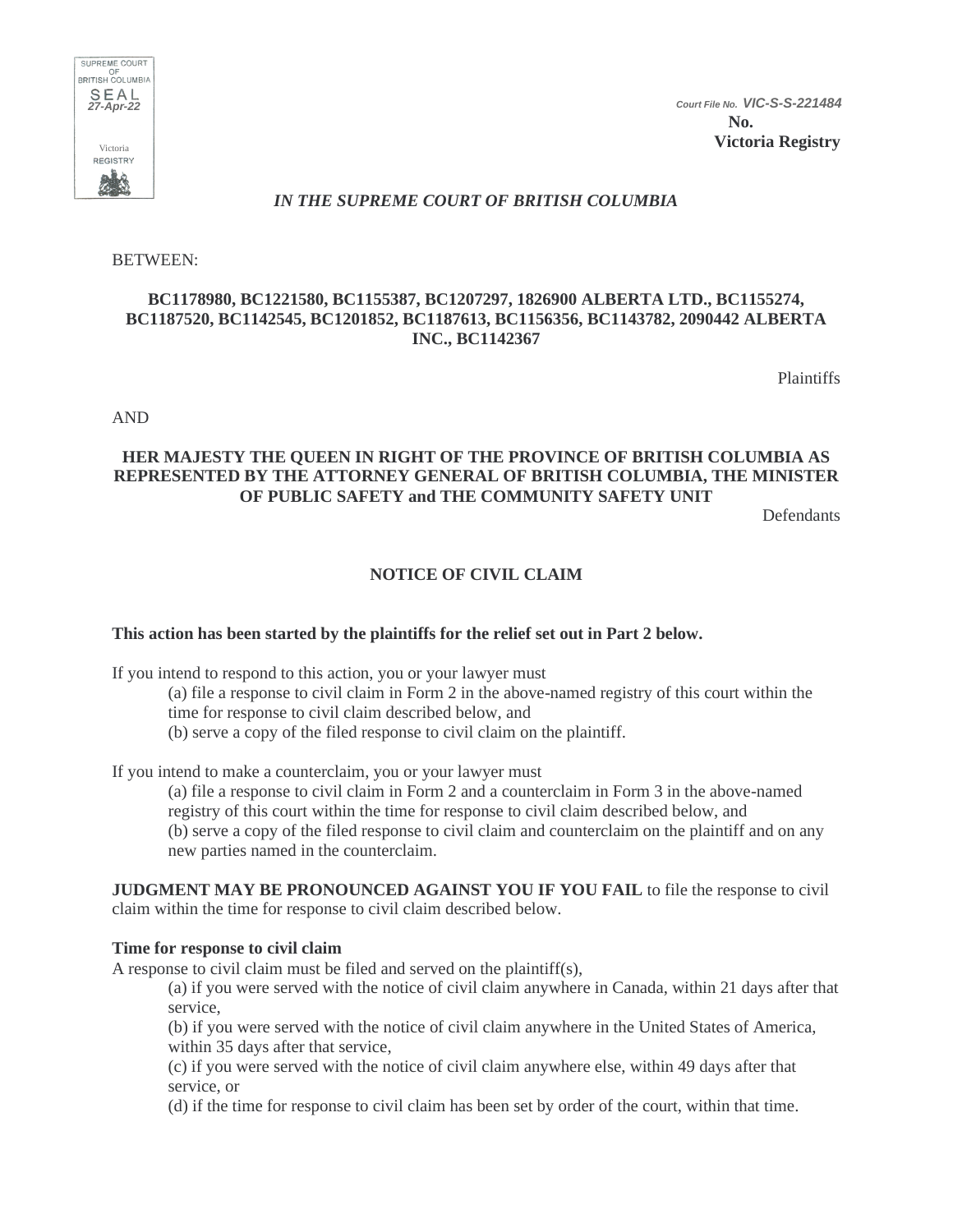#### **CLAIM OF THE PLAINTIFFS**

#### **Part 1: STATEMENT OF FACTS**

#### **I. THE PARTIES**

1. The defendant, the Attorney General of British Columbia, is Her Majesty's Attorney General for British Columbia, and has the management and direction of the Ministry of the Attorney General, pursuant to the *Attorney General Act*, R.S.B.C. 1996, c. 22. The Attorney General is the proper respondent to a proceeding in the Supreme Court of British Columbia pursuant to the *Crown Proceedings Act*, RSBC 1996, Chapter 89.

2. The defendant, Minister of Public Safety of the Province of British Columbia (the "**Minister**"), is responsible for ensuring compliance with the *Cannabis Control and Licensing Act*.

3. The defendant, Community Safety Unit ("**CSU**"), under the Policing and Security Branch of the Ministry of Public Safety and Solicitor General, is responsible for compliance and enforcement under the *Cannabis Control and Licensing Act*, with a focus on the illegal sale of cannabis.

4. The plaintiff, BC1178980, ("**BC 980**"), is a British Columbia corporation operating a licensed cannabis retail location in Vernon, British Columbia.

5. The plaintiff, BC1221580 ("**BC 580**"), is a British Columbia corporation operating licensed cannabis retail locations in Oliver and Penticton, British Columbia.

6. The plaintiff, BC1155387 ("**BC 387**"), is a British Columbia corporation operating a licensed cannabis retail location in Penticton, British Columbia.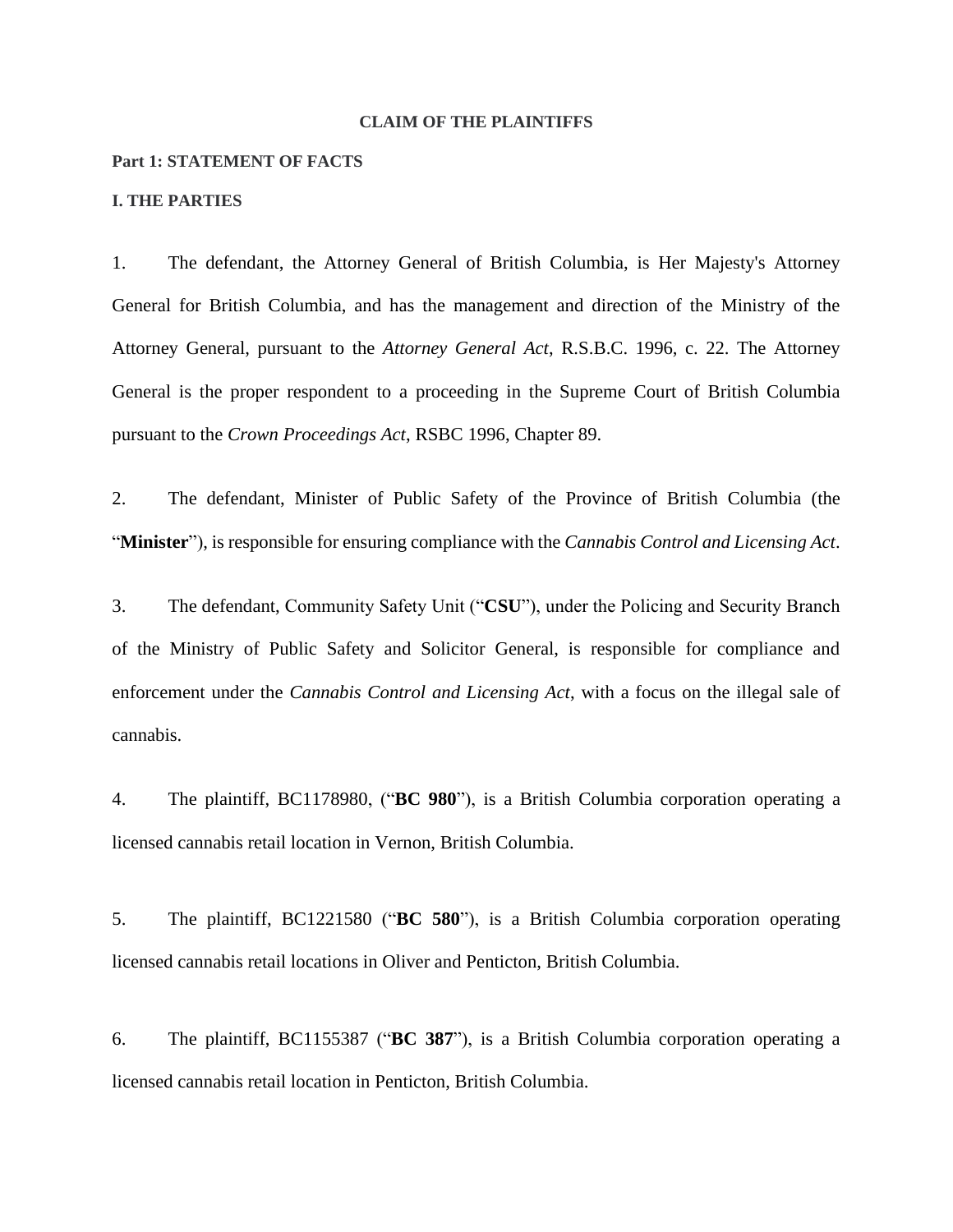7. The plaintiff, BC1207297 ("**BC 297**"), is a British Columbia corporation operating a licensed cannabis retail location in Kelowna, British Columbia.

8. The plaintiff, 1826900 Alberta Ltd. ("**900**"), is an Alberta corporation operating a licensed cannabis retail location in Canoe, British Columbia.

9. The plaintiff, BC1155274 ("**BC 274**"), is a British Columbia corporation operating licensed cannabis retail locations in Kelowna, Salmon Arm, Penticton, and Armstrong, British Columbia.

10. The plaintiff, BC1187520 ("**BC 520**"), is a British Columbia corporation operating a licensed cannabis retail location in Penticton, British Columbia.

11. The plaintiff, BC1142545 ("**BC 545**"), is a British Columbia corporation operating a licensed cannabis retail location in Sicamous, British Columbia.

12. The plaintiff, BC1201852 ("**BC 852**"), is a British Columbia corporation operating a licensed cannabis retail location in Vernon, British Columbia.

13. The plaintiff, BC1187613 ("**BC 613**"), is a British Columbia corporation operating a licensed cannabis retail location in Summerland, British Columbia.

14. The plaintiff, BC1156356 (**"BC 356**"), is a British Columbia corporation operating a licensed cannabis retail location in Penticton, British Columbia.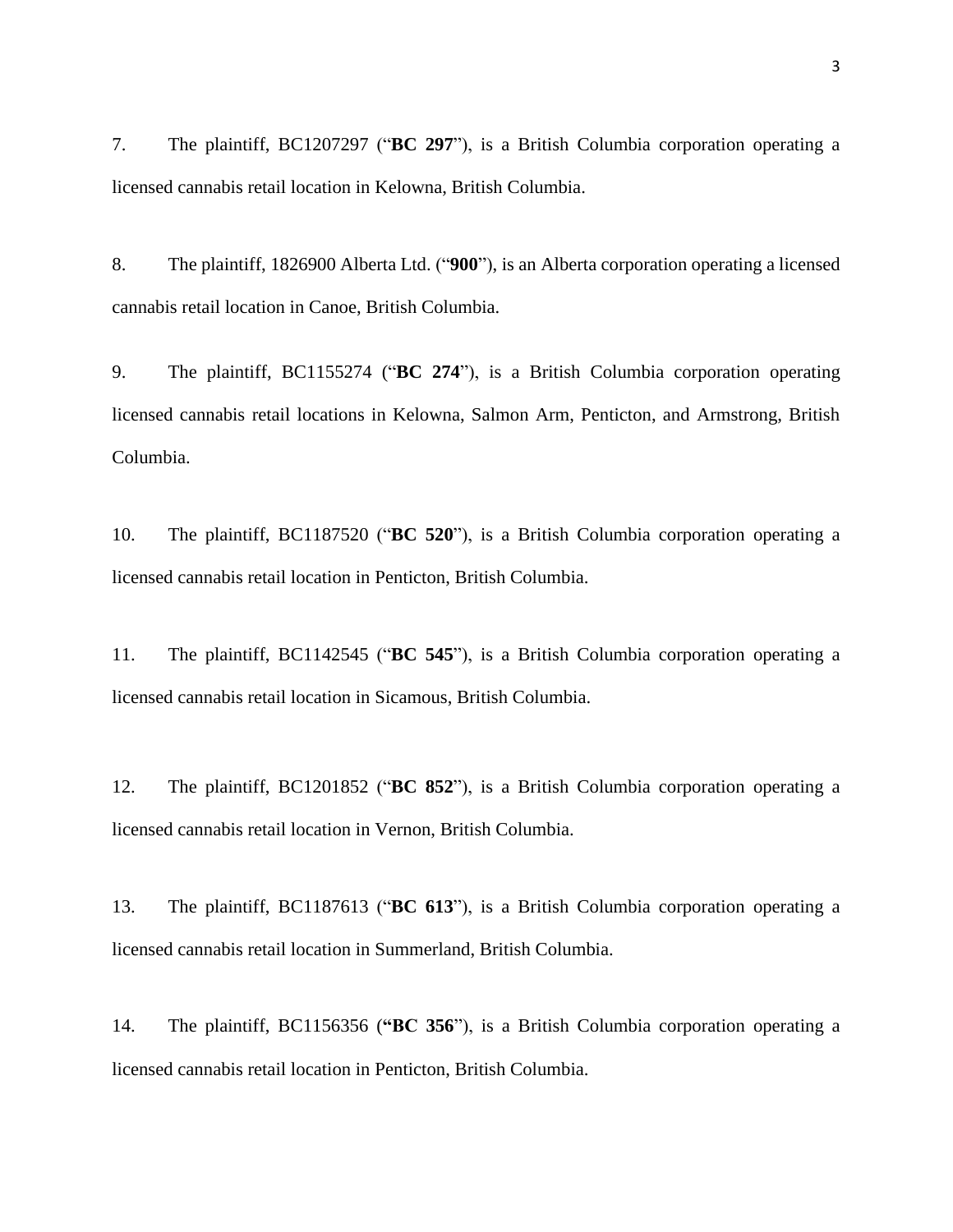15. The plaintiff, BC1143782 ("**BC 782**"), is a British Columbia corporation operating a licensed cannabis retail location in West Kelowna, British Columbia.

16. The plaintiff, 2090442 Alberta Inc. ("**442 Alberta**"), is an Alberta corporation operating a licensed cannabis retail location in Vernon, British Columbia.

17. The plaintiff, BC1142367 ("**BC 367**"), is a British Columbia corporation operating a licensed cannabis retail location in Kelowna, British Columbia.

## **II. BACKGROUND**

## *Cannabis legislation*

18. As a result of the enactment by the Federal Parliament of Canada of the *Cannabis Act* (Canada), S.C. 2018 c.16 and the passage of the *Cannabis Control and Licensing Act* S.B.C. 2018, Chapter 29 (the "*Cannabis Control and Licensing Act*")*,* the sale and use of cannabis for nonmedical purposes has been legal in British Columbia effective October 17, 2018.

19. The development of the legalized market for the sale and use of cannabis has been carefully licensed and regulated to ensure protection of children and youth, promote health and safety, keep the criminal element out of cannabis, keep British Columbia's roads safe, ensure a viable retail cannabis industry through a system of licensing and enforcement against illegal retailers, and support economic development.

20. Together, federal and provincial legislation establishes a comprehensive "seed to sale" approach to the regulation of non-medical cannabis. Legal cannabis must be produced by federally-licensed producers at all stages. Regulated production ensures safety of the product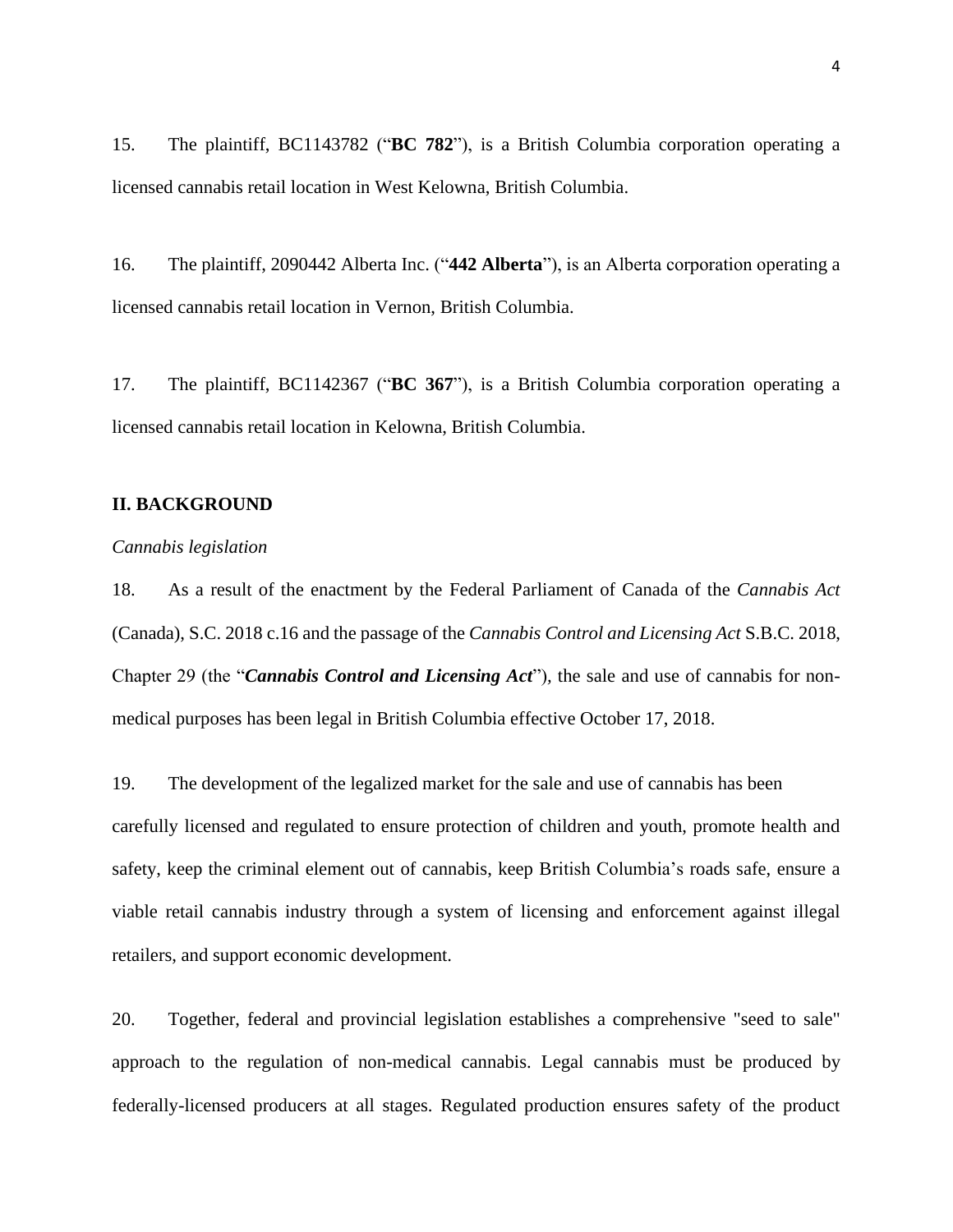supplied to the general public and protects the retail industry from competition by illegal producers.

21. Provincial legislation maintains the integrity of the supply chain because legally produced cannabis can only be sold in British Columbia by a person who first enters into a cannabis store retailer agreement with the British Columbia Liquor Distribution Branch ("**LDB**") and obtains a retail cannabis license issued by the Liquor and Cannabis Regulation Branch ("**LCRB**") under The *Cannabis Distribution Act,* SBC 2018, Chapter 28. A separate retail cannabis license is required for each location where a person operates a store.

22. All cannabis sold at a retail store must have been purchased from the LDB by the holder of the retail cannabis license. This regime is intended to safeguard and give the public confidence in the legal cannabis product they buy and use and to ensure only legally obtained cannabis is sold in the licensed retail market.

23. In addition, retailers who operate within the regulated regime are required to actively support, develop and contribute to social responsibility initiatives in relation to the sale and consumption of cannabis, in accordance with provincial legislation and retail cannabis store agreements.

24. Since legalization, total retail sales of cannabis in British Columbia for the single month of July was \$48.52 million in July 2021, compared to \$34.71 million in July 2020, and \$5.97 million in July 2019. According to the Minister of Public Safety, this continued growth can be attributed to an increasing number of provincially authorized stores, over 400, a declining number of illicit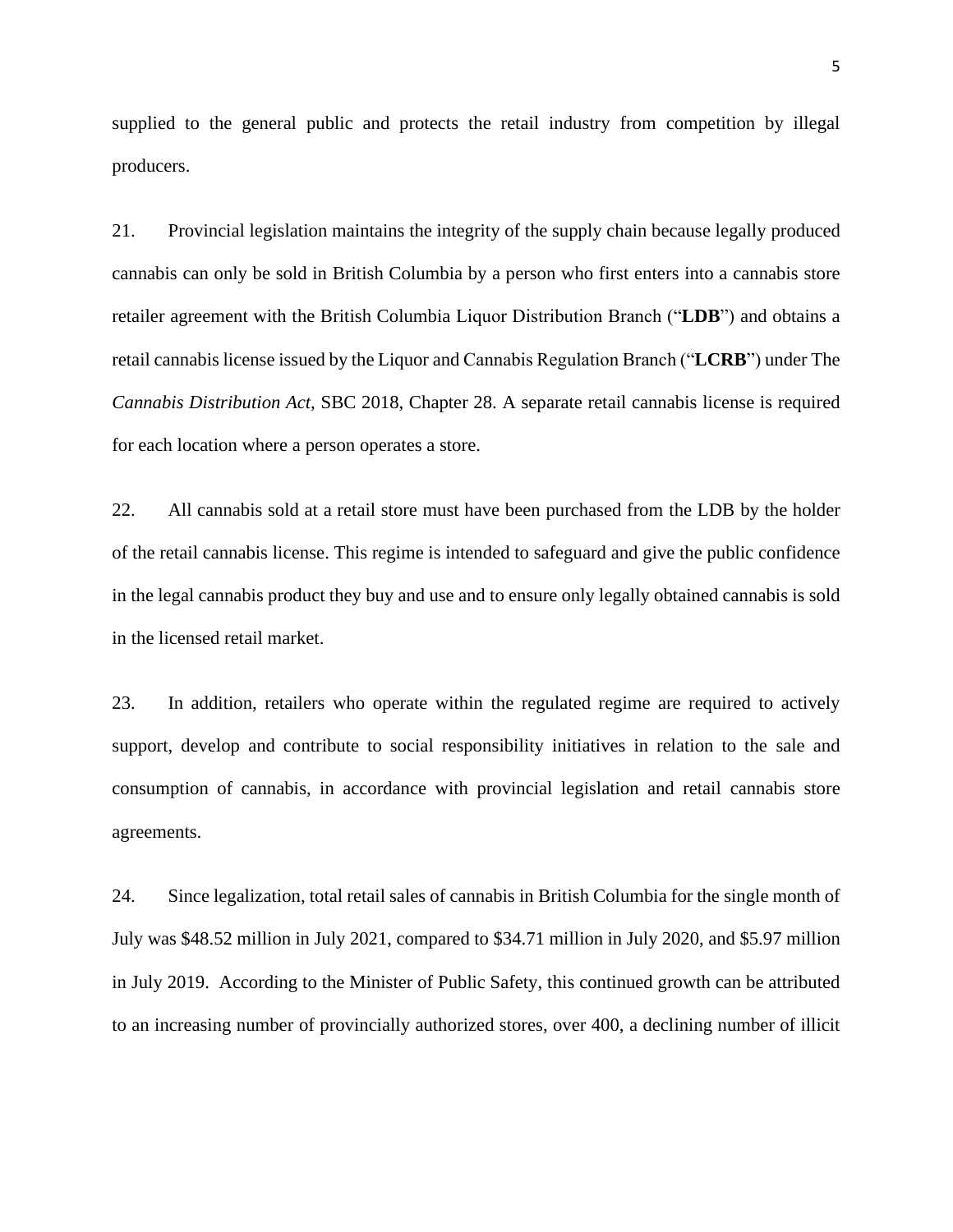stores, and the release of new, high quality cannabis products at prices that are competitive with the illicit market.

## *Enforcement of the Cannabis Control and Licensing Act*

25. The Solicitor General, through the Ministry of Public Safety of the Province of British Columbia, is responsible for ensuring compliance with the *Cannabis Control and Licensing Act*.

26. The Community Safety Unit ("**CSU**"), under the Policing and Security Branch of the Ministry of Public Safety and Solicitor General, is responsible for compliance and enforcement under the *Cannabis Control and Licensing Act*, with a focus on the illegal sale of cannabis.

27. CSU investigators carry out compliance and enforcement activities against unlicensed cannabis retailers and other illegal sellers across the province.

28. The CSU has the authority to enter premises where cannabis is being sold without a provincial retail store license and take enforcement action, including making seizures of cannabis. A person may be charged for a provincial or criminal offense and be subject to an administrative monetary penalty under the *Cannabis Control and Licensing Act* for the same contravention. Conviction of a provincial offense under the *Cannabis Control and Licensing Act* can result in fines up to \$100,000, imprisonment for up to 12 months, or both. In addition to enforcement action by the CSU, a person illegally selling cannabis may be subject to enforcement action by police.

29. According to the Minister of Public Safety and Deputy Premier, Mike Farnsworth ("**Farnsworth**"), as of the end of 2021, the CSU has taken enforcement actions against over 70 unlicensed cannabis retailers; removed approximately \$25 million worth of cannabis products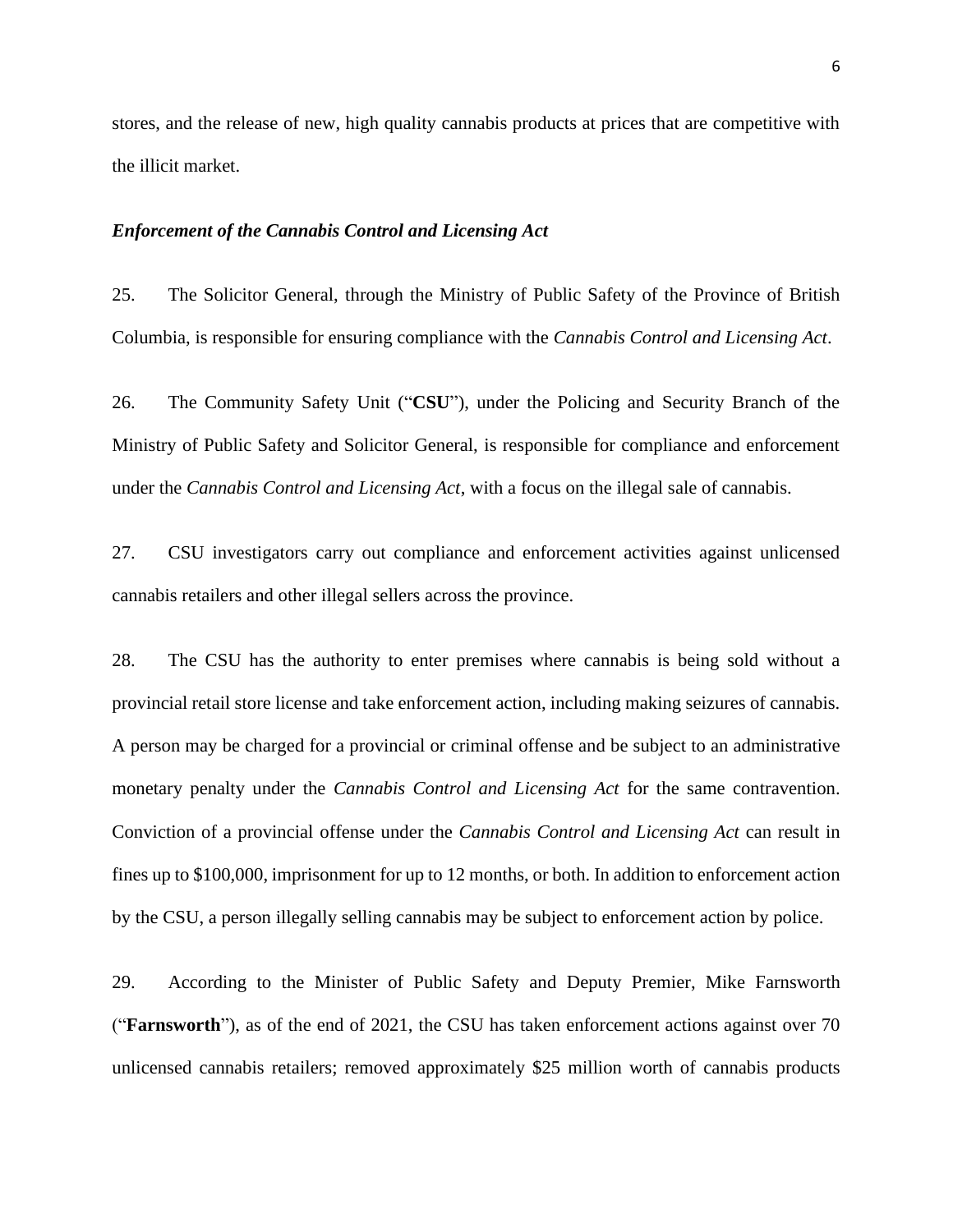from the illegal market; issued 39 administrative monetary penalties; and over 170 unlicensed stores have closed because of the CSU actions.

30. However, the decline in illicit cannabis stores and enforcement actions against such stores have taken place almost entirely on lands not designated as Indian Reserves, which illicit sales are the subject of the present action.

## *Application of the Cannabis Control and Licensing Act to Sales on Indigenous Lands*

31. British Columbia has some 300 Indian "Reserves", tracts of land, the legal title to which is vested in Her Majesty, that has been set apart by Her Majesty for the use and benefit of an "Indian Band", and on which some 50,000 individuals, "Indians" within the meaning of the *Indian Act*  R.S.C., 1985, c.I-5 (the "*Indian Act*"), reside.

32. The *Cannabis Control and Licensing Act* applies equally to all territory of British Columbia, including Indian "Reserves" as defined under the *Indian Act*.

33. There is nothing in federal law, in the federal *Indian Act* or inherent to the exclusive federal authority over Indians and land reserved for Indians under section 91(24) of the *Constitution Act*, 1867 (U.K.) 30 & 31 Vict., C. 3 that would ordinarily bar the application of the Act as regards Indians, Indian Bands or Reserves.

34. The *Cannabis Control and Licensing Act* applies directly to Indians of its own force, as it does not invade exclusive federal authority over Indians or their lands.

35. In any event, should the *Cannabis Control and Licensing Act* be found to invade exclusive federal jurisdiction, which is denied, section 88 of the *Indian Act* reads as follows: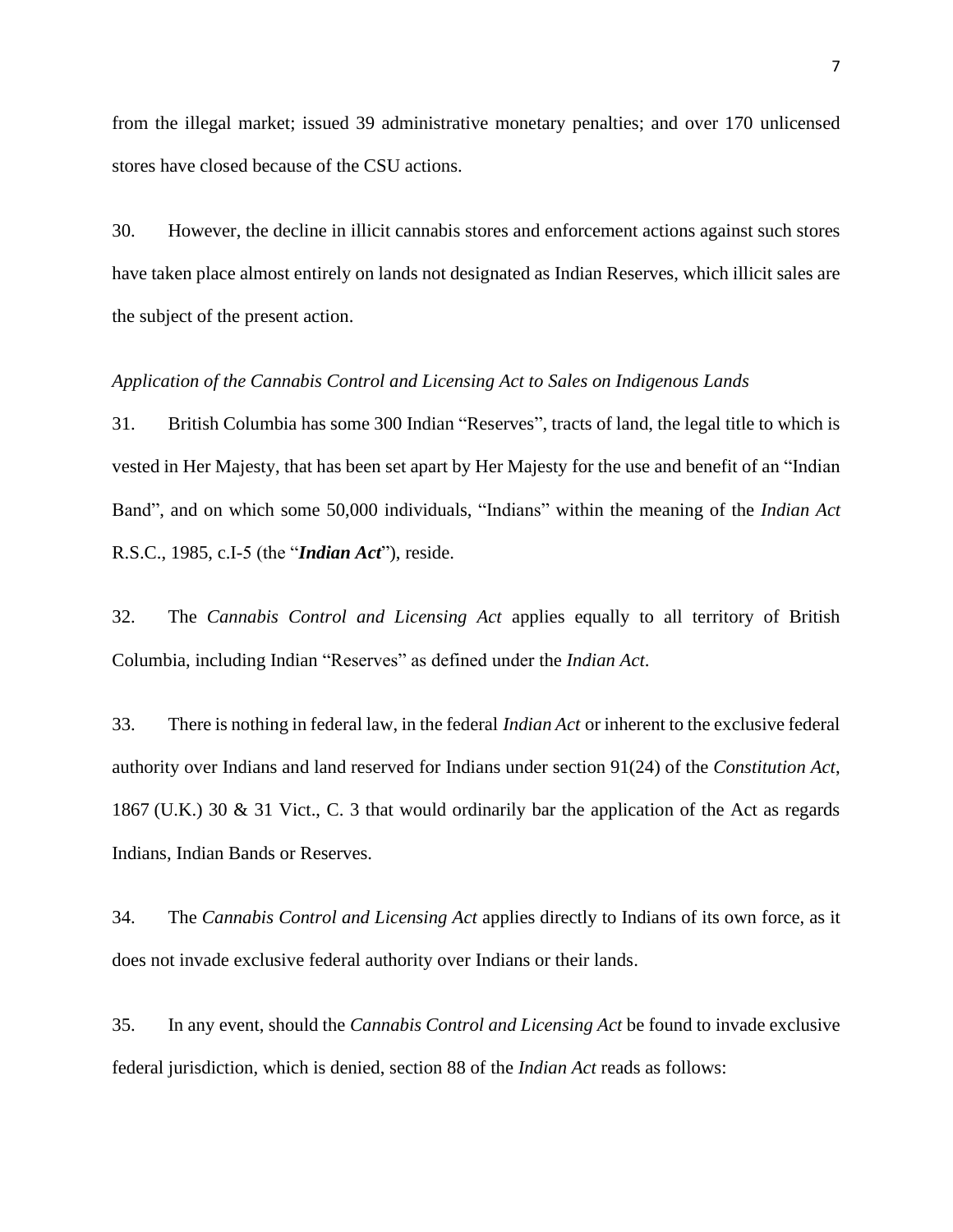88. Subject to the terms of any treaty and any other Act of Parliament, all laws of general application from time to time in force in any province are applicable to and in respect of Indians in the province, except to the extent that those laws are inconsistent with this Act or any order, rule, regulation or by-law made thereunder, and except to the extent that those laws make provision for any matter for which provision is made by or under this Act.

36. The *Cannabis Control and Licensing Act* is a provincial law of general application as it applies to all residents of the province equally and does not single out Indians or Indian Reserve lands for special treatment on the basis of geography, intention or in terms of the effect of those statutes on Indian status or rights.

37. Section 119 of the *Cannabis Control and Licensing Act* specifically provides that the Minister of Public Safety, with the approval of the Lieutenant Governor in Council, may enter into agreements with an "Indigenous Nation" authorizing the sale of cannabis, subject to a number of requirements, in particular that only cannabis produced by federal license holders for commercial purposes may be sold pursuant to an agreement under s.119. The sales occurring on Reserves are almost entirely of illegally obtained cannabis and in breach of any s.119 agreements that may exist.

38. Notwithstanding the application of the Act to Indians, Indian Bands and Reserves, the defendants have failed to enforce the licensing requirement of the *Cannabis Control and Licensing Act* to retail cannabis locations operating on Indian Reserves, leading to damages to the plaintiffs described below.

## *Defendants' knowledge of Illicit Sales on Reserves*

39. In July 2020, during questioning in the Provincial Legislature, the Minister of Public Safety and Deputy Premier acknowledged that since legalization of cannabis in British Columbia, there has been a proliferation of unlicensed retail outlets on Indian Reserves (the "**Illicit Retailers**").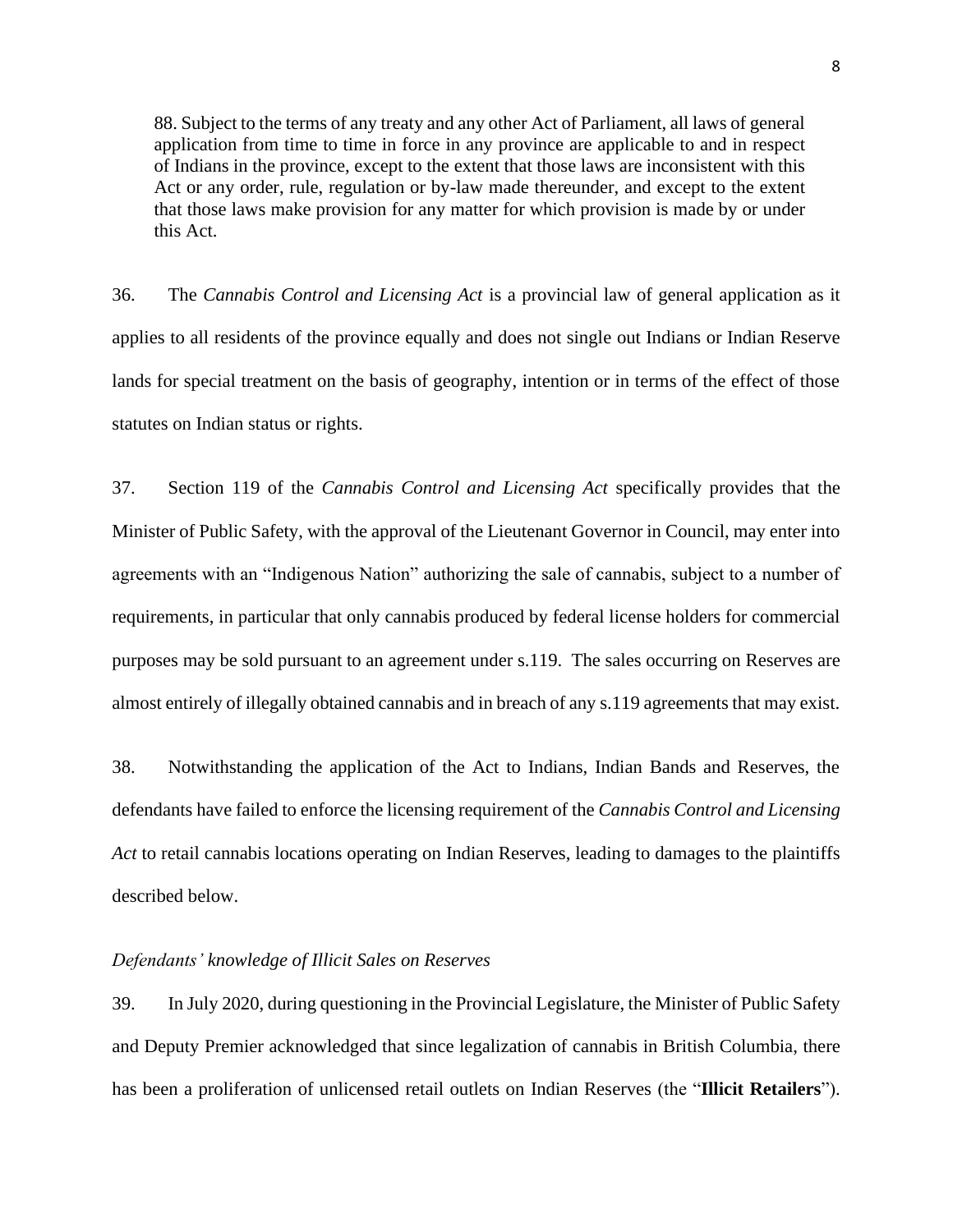The Honourable Minister and Deputy Premier assured the public that the government was working on ways to deal with the situation.

40. According to the Minister, at that time there were some 50-100 unlicensed retailers operating on Indian Reserves in British Columbia. Since then, the number has grown significantly and existing sales have increased.

41. The cannabis that is being sold on Indian Reserves is not produced in accordance with the regulatory regime in the *Cannabis Act* (Canada), which regulates all aspects of production stages (i.e., from "seed to sale"). Rather, the cannabis that is being sold is not authorized under the *Cannabis Act* (Canada), and is therefore illicit. The sale of illicitly obtained cannabis and the growth of the illicit industry on Reserve Lands is leading to significant risk to the public and loss of income to licensed cannabis retailers.

42. These Illicit Retailers on Indian Reserves are not authorized under British Columbia law to operate retail cannabis stores. There is no retail cannabis store license issued by the LCRB in relation to these retailers.

43. In addition, there is no valid and subsisting cannabis store agreement in relation to these retailers with the LCRB. Such agreements are a statutory pre-requisite to qualifying for a retail cannabis license under the *Cannabis Control and Licensing Act*.

44. The Illicit Retailers sell black market products or illegally obtained product that has not been purchased from the British Columbia government as required under the Act, nor authorized for sale under the *Cannabis Act* (Canada).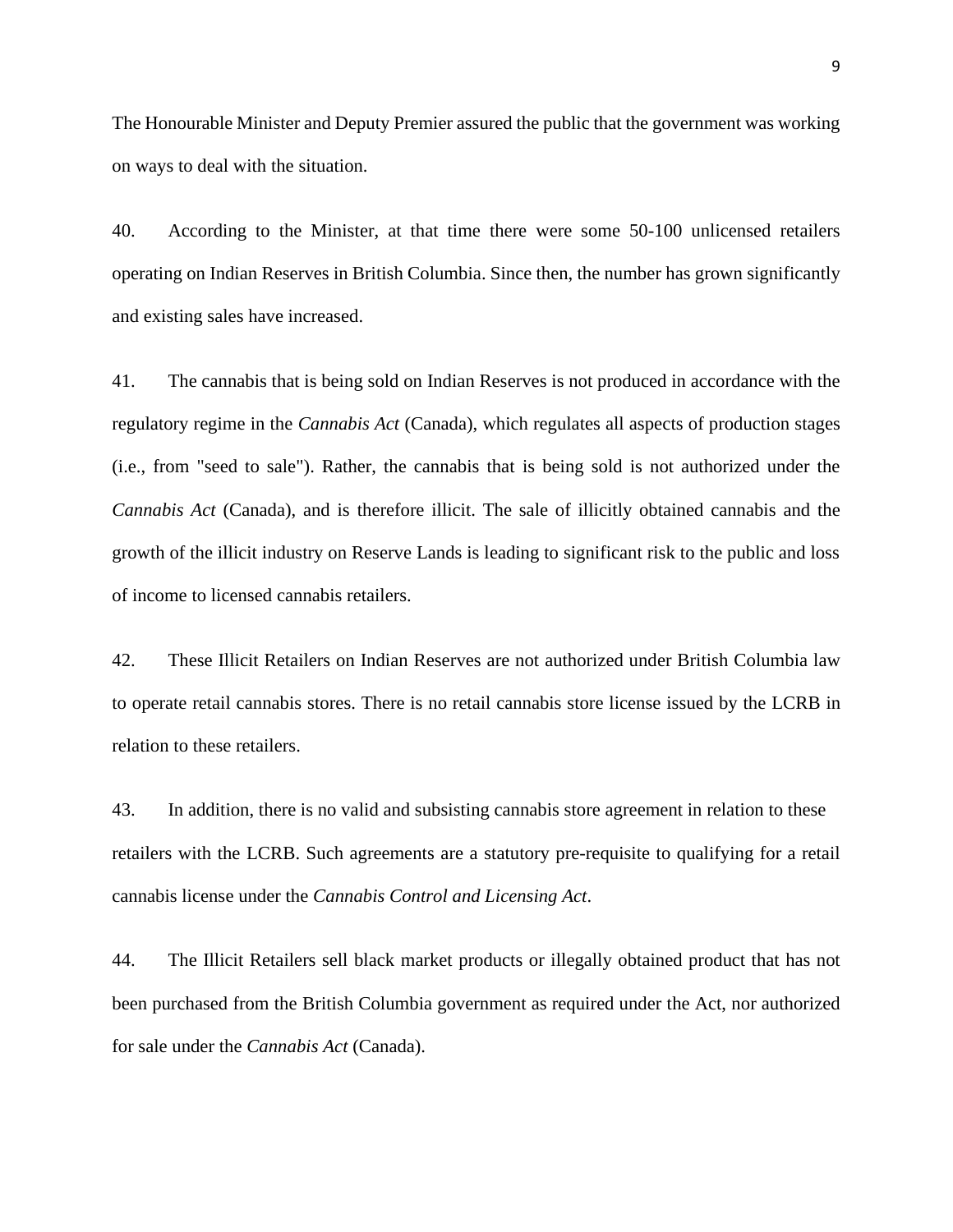45. The absence of any cannabis store agreement with the LCRB, and the absence of any retail cannabis store license, means that all sales of cannabis occurring on Indian Reserves without such legal compliance and licensing are contrary to the laws of British Columbia and Canada, notably, the:

a. *Cannabis Control and Licensing Act,* S.B.C. 2018, Chapter 29;

b. *Cannabis Distribution Act,* SBC 2018, Chapter 28; and

c. *Cannabis Act* (Canada), S.C. 2018, c.16.

46. The defendants are permitting the Illicit Retailers to operate in a manner that is circumventing and disregarding, and entirely contrary to, the prevailing legislative and regulatory regime in British Columbia for the retail sale of cannabis.

47. The defendants are aware of the continued, and growing, retail sales of cannabis on Indian Reserves in a manner that is circumventing and disregarding the prevailing legislative and regulatory regime in British Columbia for the retail sale of cannabis.

48. The defendants have been repeatedly advised of the unlicensed sales occurring on Reserve Lands, with specific information regarding the location of illicit retailers. However, the defendants have failed to act.

49. For example, on September 16 and 17, The Minister of Public Safety and Solicitor General was advised of sales of unregulated cannabis on Reserves and provided a list of locations from where such Illicit Retailers were operating.

50. The defendants did not act to terminate the illicit sales, and the Illicit Retailers continue to operate outside of the legal cannabis regime.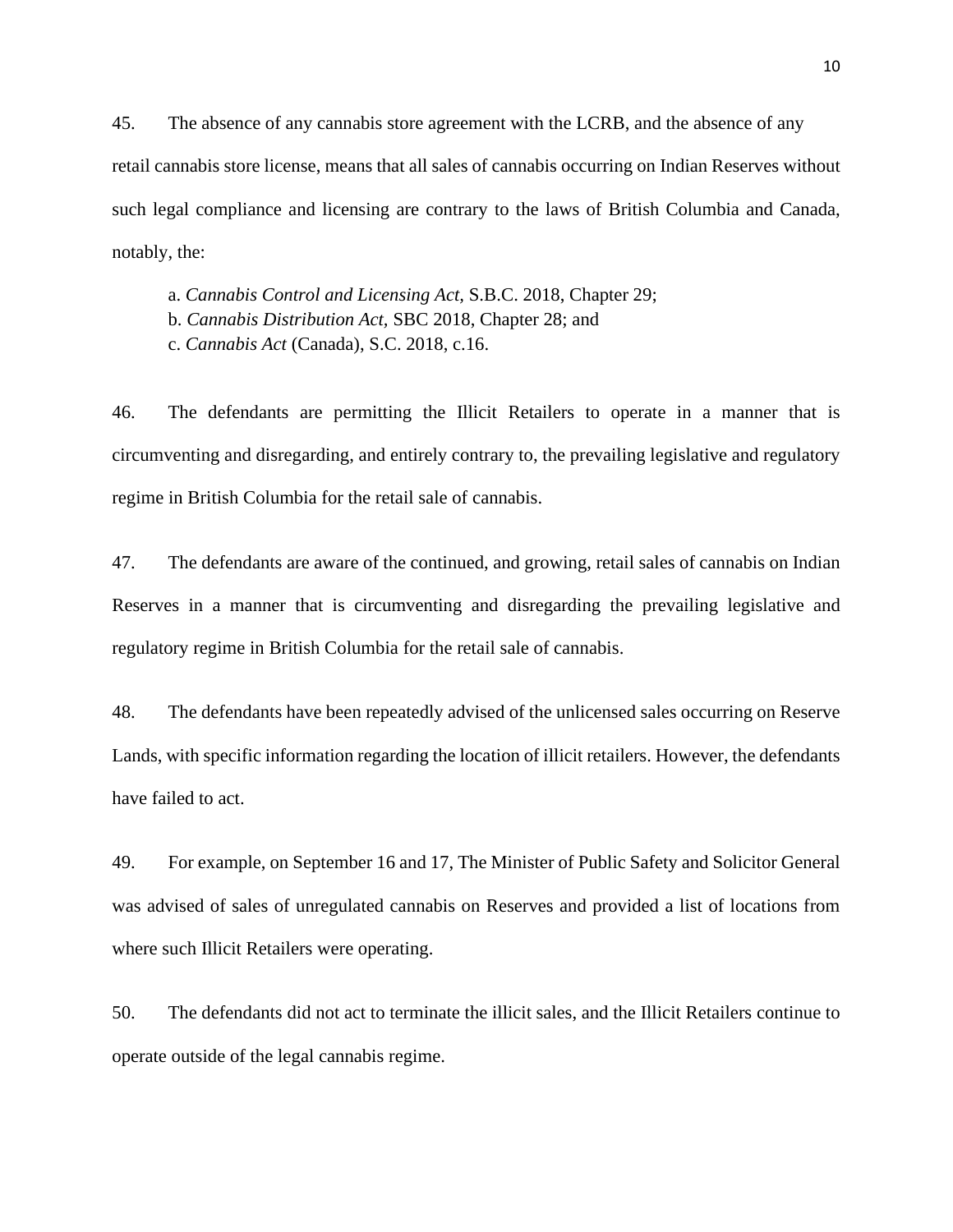51. The defendants are aware of the violations of the legal framework for the retail sale of cannabis, and are allowing unlicensed retailers on Indian Reserves to flout the law by persisting in operating unlicensed retails locations, in complete disregard for, and entirely contrary to, the laws of general application in the Province.

52. Once the policy decision to regulate the retail sale of cannabis was taken, the defendants were under a duty to use all reasonable care in the actual operational decisions involved in enforcing compliance with the existing legal regime in place, including, but not limited to pursuit of enforcement measures, design of enforcement plans, consultation with licensed retailers, as well as assessing and ensuring efficacy of its enforcement efforts. The defendants failed to do so.

53. In the alternative, if the decision not to enforce the *Cannabis Control and Licensing Act* on Indian Reserves was a policy decision, then it was not taken in the *bona fide* exercise of discretion. The *bona fide* exercise of discretion required that the defendants take proper account of factors relevant to their statutory mandate in enforcing the *Cannabis Control and Licensing Act* and associated legislation and regulations.

54. These factors include, but are not limited to, the safety and quality of the cannabis sold through retail locations in British Columbia, and the effect that illicit sales would have on the economic interest of legal retailers who invested significant sums in obtaining licensing approvals and operating legal retail cannabis locations. The defendants failed to take proper account of any of these factors into consideration in the crafting of their enforcement activities, and thus failed to exercise their discretion in accordance with proper principles.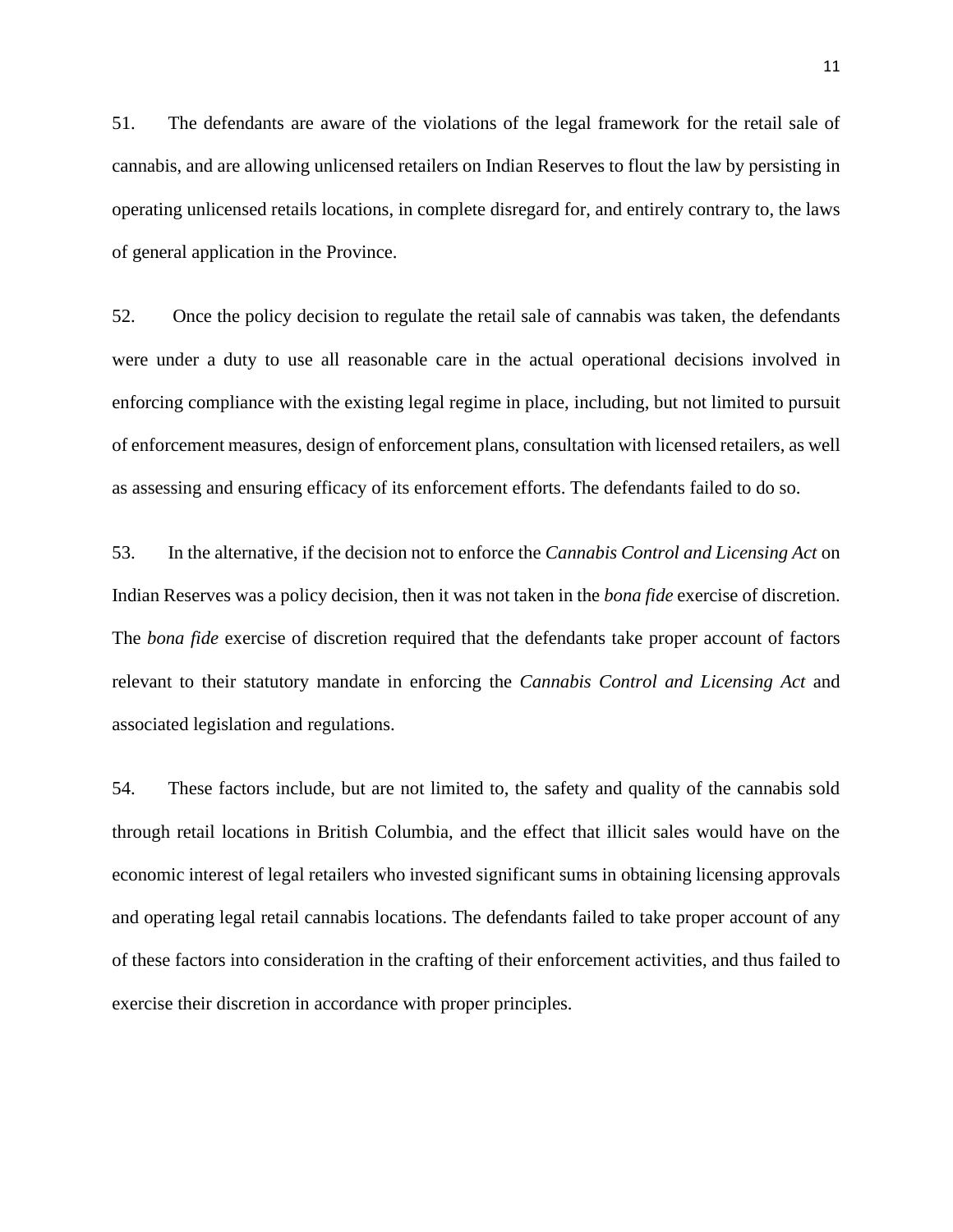55. The defendants have admitted that they took no independent action to prevent illicit sales on Reserves. The Minister of Public safety is aware that an enforcement "gap" exists regarding Indian Reserves and that there is no plan to enforce the relevant regulatory provisions on "First Nations Lands" at this time. The Minister is aware that these decisions put retailers of cannabis who comply with the regulations at a commercial disadvantage.

56. The defendants and agencies responsible for enforcement of cannabis laws ignored their statutory mandate. As a matter of public policy, liability should be imposed.

57. The defendants were negligent in informing retailers in 2019 that enforcement measures would be taken against illicit sales on Reserves and publicly stating that illegal retailers who did not obtain a license would be closed or would face increasing enforcement action by the CSU. The defendants stated that such enforcement would take place in communities across British Columbia. None of these claims have proven to be accurate and no such enforcement activity on Reserves was initiated or applied.

58. The Provincial Legislature intended that that regular enforcement of the Act would take place when the Act was passed in 2018. The plaintiffs state that the defendants failed to act in a reasonable manner in the *bona fide* exercise of discretion and were negligent in failing to have in place a continuous active monitoring and improvement mechanism for cannabis enforcement, as they indicated would be in place prior to and following enactment of the legislation.

59. There is no privative clause in the *Cannabis Control and Licensing Act* limiting the defendants' liability, or otherwise restricting the plaintiffs' right to recovery in this action.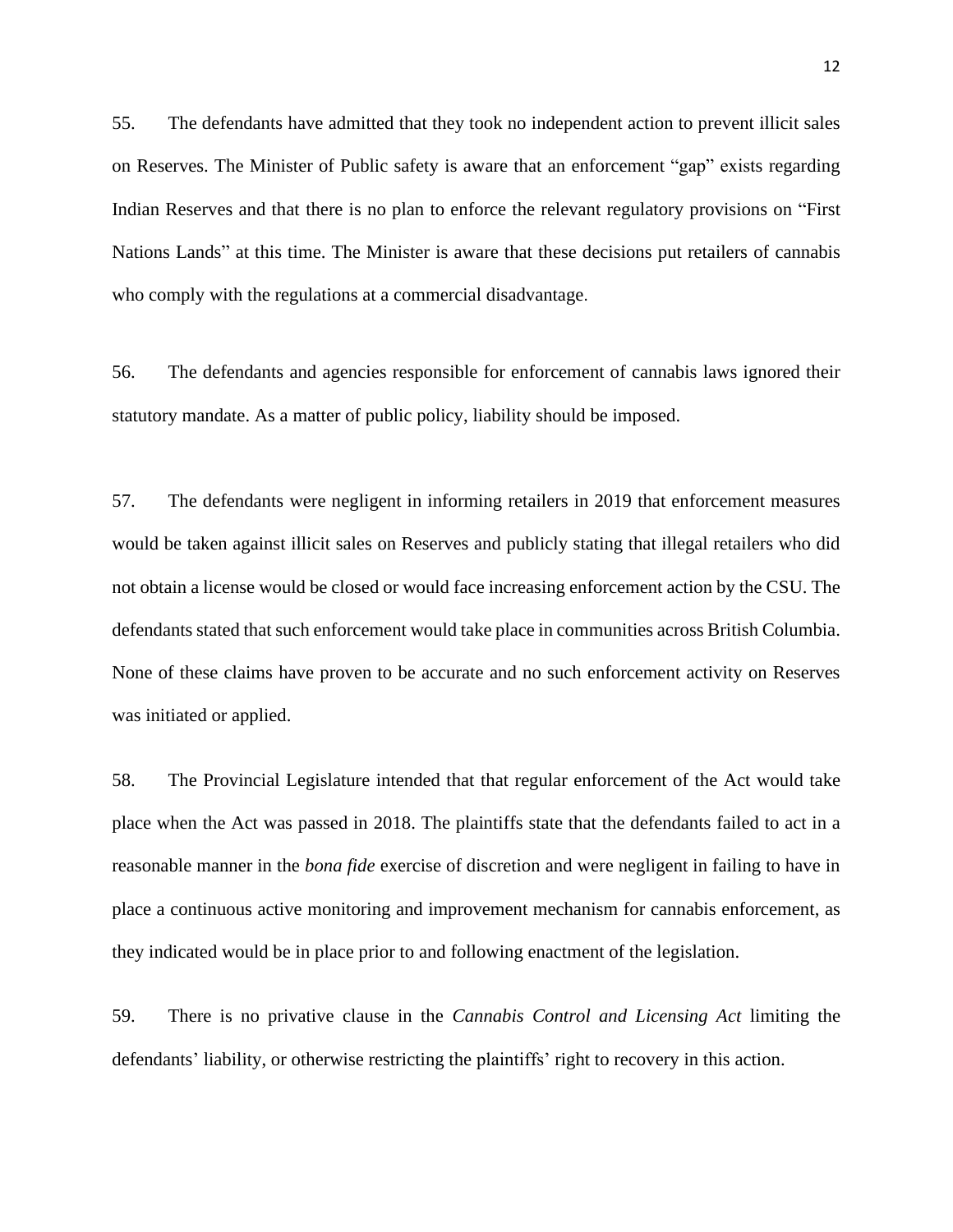60. Despite conducting enforcement throughout the province, the defendants have failed to enforce the Act in areas contributing to the greatest number of illegal sales, being the Illicit Retailers on Reserves.

61. The plaintiffs state that the defendants were grossly negligent in allowing the continued sale of cannabis by Illicit Retailers despite knowing the deleterious effect on the legal retail industry.

#### **Damages to Legal Retailers**

62. As a result of the defendants' failure to enforce the *Cannabis Control and Licensing Act,*  the plaintiffs have each suffered, and continue to suffer, damages in the form of loss of income, and loss.

63. On average, it takes approximately 2 years to obtain approval for licensing to operate a retail cannabis location.

64. Licensed retailers face a significant regulatory burden and compliance costs to obtain and maintain their licenses to sell retail cannabis and operate their retail locations.

65. Among other things, licensed retailers must:

i. Undergo a detailed character and financial integrity analysis to be issued a licence;

ii. Pay an application fee to obtain a retail cannabis licence;

iii. Pay an annual license maintenance fee;

iv. Buy directly from the LDB;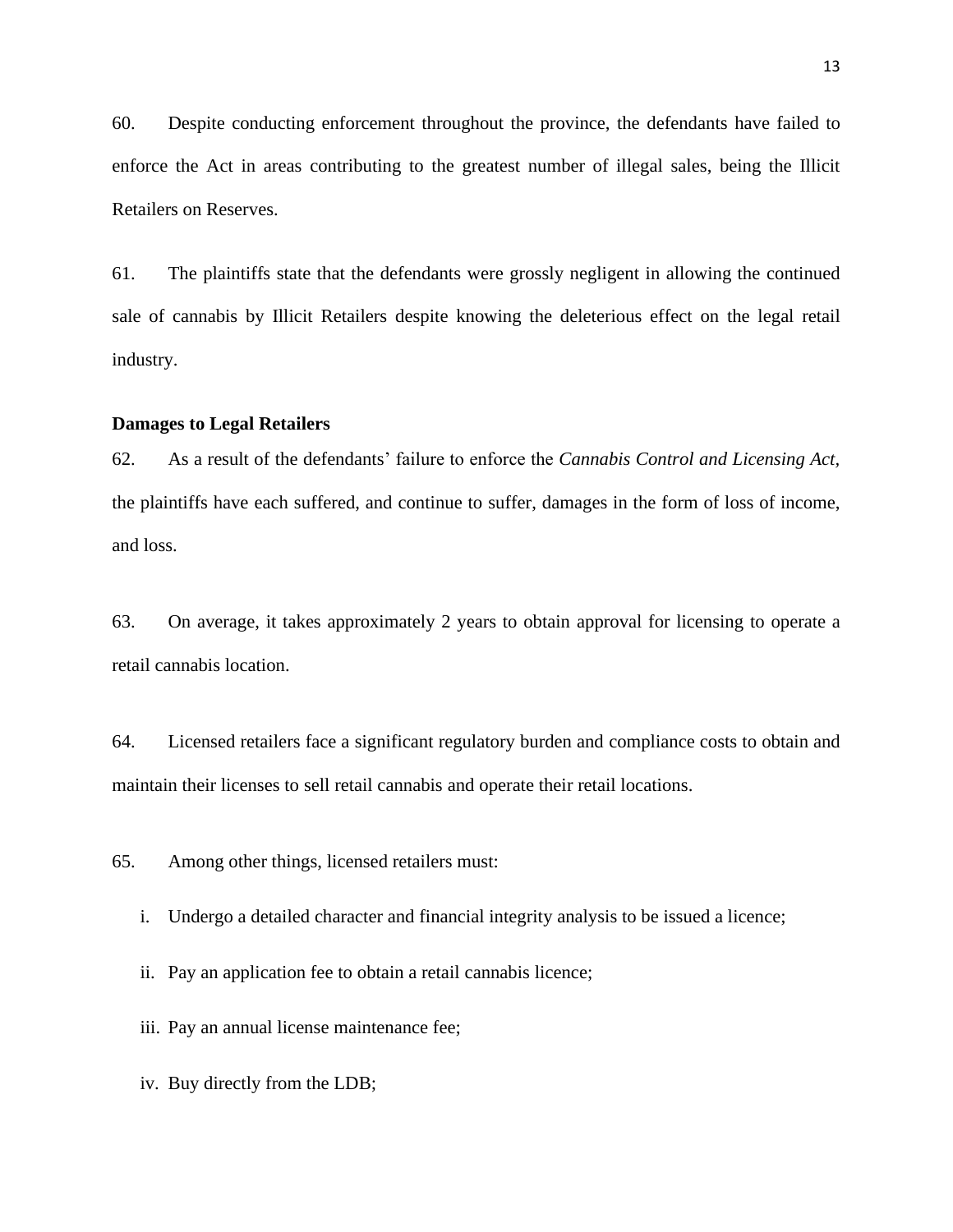- v. Pay a fixed 15% markup on all products purchased from the LDB in the form of a "Distribution Fee"; and
- vi. Abide by strict requirements governing the physical retail premises from which their cannabis products are sold.

66. In addition, licensed cannabis retailers are subject to wide ranging regulatory requirements, including limitations on modes of advertising, price controls for retail products, marketing limitations, government certification requirements for employees, mandatory security requirements, mandatory inspections and reporting and record keeping requirements.

67. Licensed cannabis retailers accept these costs and regulatory burdens in the interest of protecting the legal cannabis industry, and on the understanding that the defendants have undertaken to safeguard their investment in operating licensed cannabis retail locations by enforcing the *Cannabis Control and Licensing Act* throughout the province.

68. On average, each of the plaintiffs has seen a \$500,000 yearly reduction in its gross sales due to business lost to Illicit Retailers operating on Reserves with the knowledge of the defendants.

69. The defendants, while aware of the impact of its enforcement failures on the legal retail cannabis market, have taken no action to enforce the *Cannabis Control and Licensing Act* against the Illicit Retailers.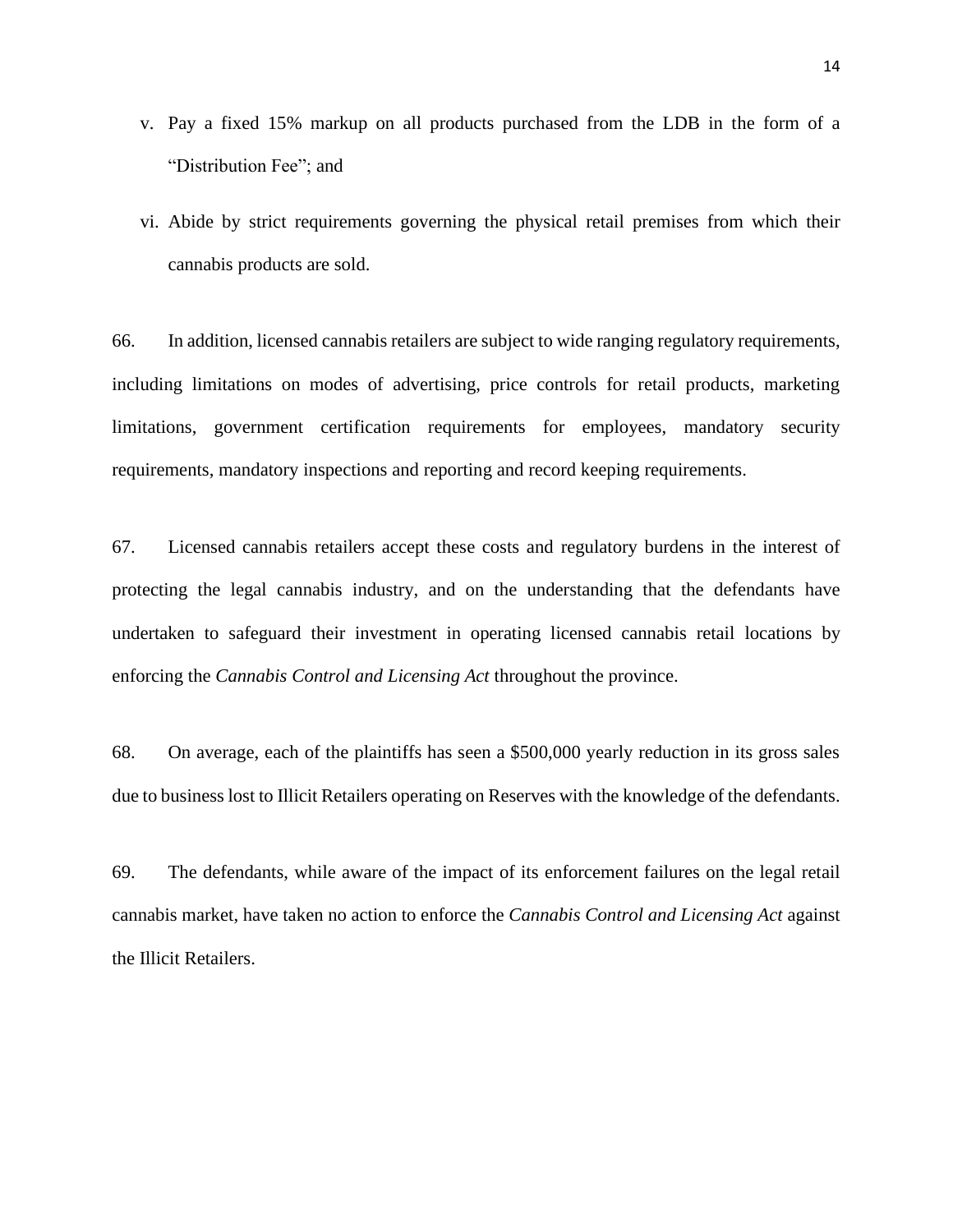## **Duty of Care**

70. The retail cannabis industry in British Columbia has grown rapidly, expected to reach \$1 billion in annual sales by 2024.

71. At all material times, the defendants undertook the duty to safeguard the legal cannabis industry and prevent the illicit sale of unregulated cannabis products in the province.

72. The purpose of the enforcement provisions in the *Cannabis Control and Licensing Act* is to prevent the sale of illicit products that could both affect public health and could be harmful to the establishment and maintenance of a viable legal retail cannabis industry.

73. The plaintiffs state and the fact is that at all material times the defendants were under a duty of care to ensure the viability of the legal cannabis industry by effectively enforcing the *Cannabis Control and Licensing Act*.

74. The plaintiffs were entitled to expect, and did expect, that the defendants would use all reasonable skill in ensuring that enforcement measures were undertaken to protect the industry as they promised that they would do. Legal retailers relied on these promises in deciding to undertake the licensing process and the investment into their retail locations. The defendants failed in their duties to the plaintiffs.

75. The plaintiffs were entitled to rely, and did rely, on the representations of the defendants that their goal was to ensure a viable retail cannabis industry in the Province and that enforcement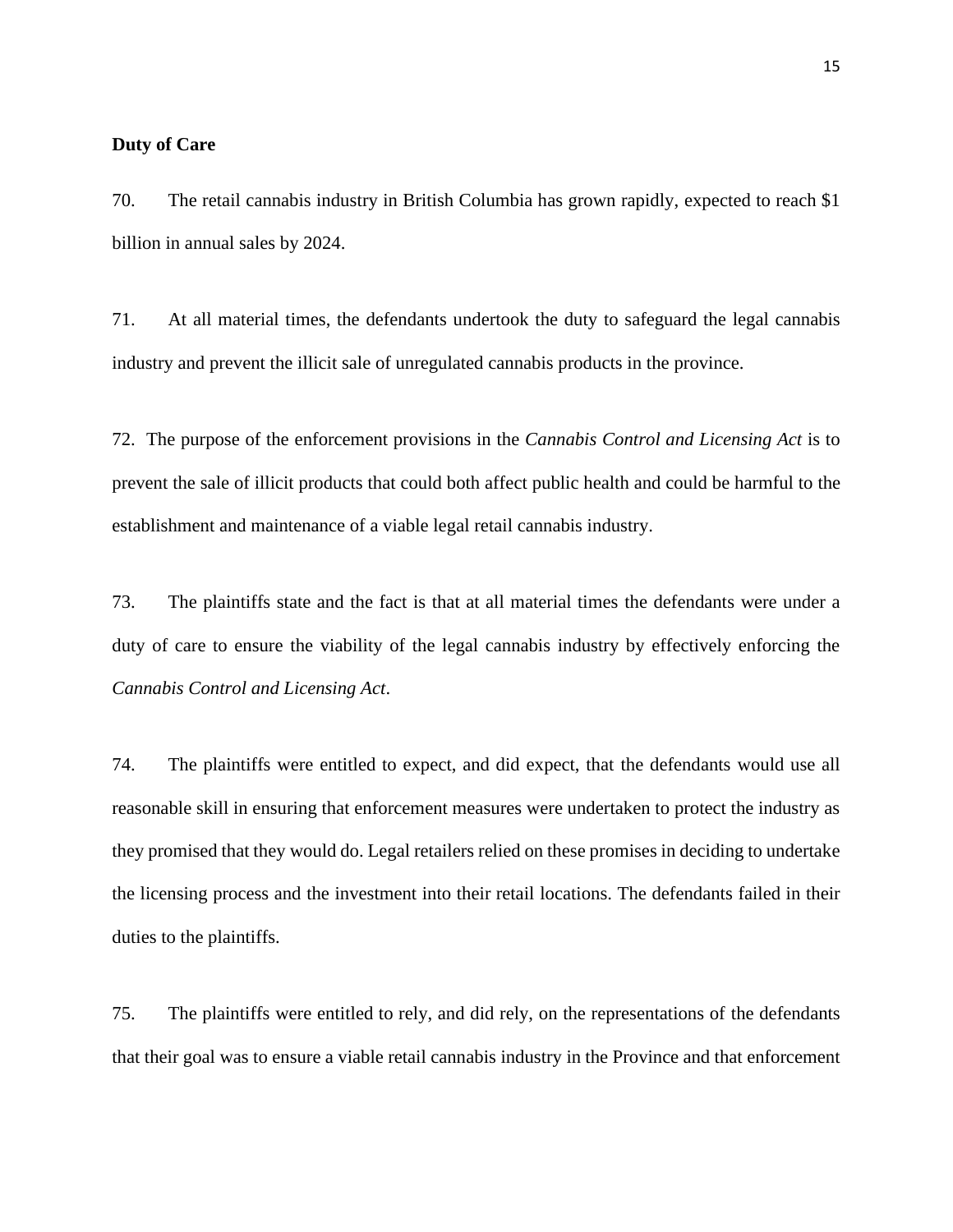against Illegal Retailers would be undertaken as a crucial component of achieving that result. These representations were *prima facie* inaccurate and misleading.

76. The intent of the Legislature was that the basic provisions of the *Cannabis Control and Licensing Act* required at all material times that enforcement activities against unlicensed retailers were undertaken across the province, especially against Illicit Retailers whose sales form the vast majority of illicit retail sales.

77. The plaintiffs state that the defendants were under a duty to conduct enforcement against these Illicit Retailers actors the Province. This was not done.

78. It was in the reasonable contemplation of the defendants that a failure on their part to take reasonable care in the enforcement of the *Cannabis Control and Licensing Act* would lead to detrimental effects on the legal retail cannabis market and the livelihood of licensed retailers thereby.

79. Clearly, there is sufficient proximity between the defendants and licensed retailers to impose a duty of care on the defendants in this action. This is especially true given the power imbalance and necessary trust between licensed cannabis retailers and the defendants, and the inherent vulnerability of the plaintiffs to damage from the negligent acts of the defendants.

80. Parliament has expressed the clear and unmistakeable will that government actors in the context of the carrying out of their regulatory duties must be held accountable.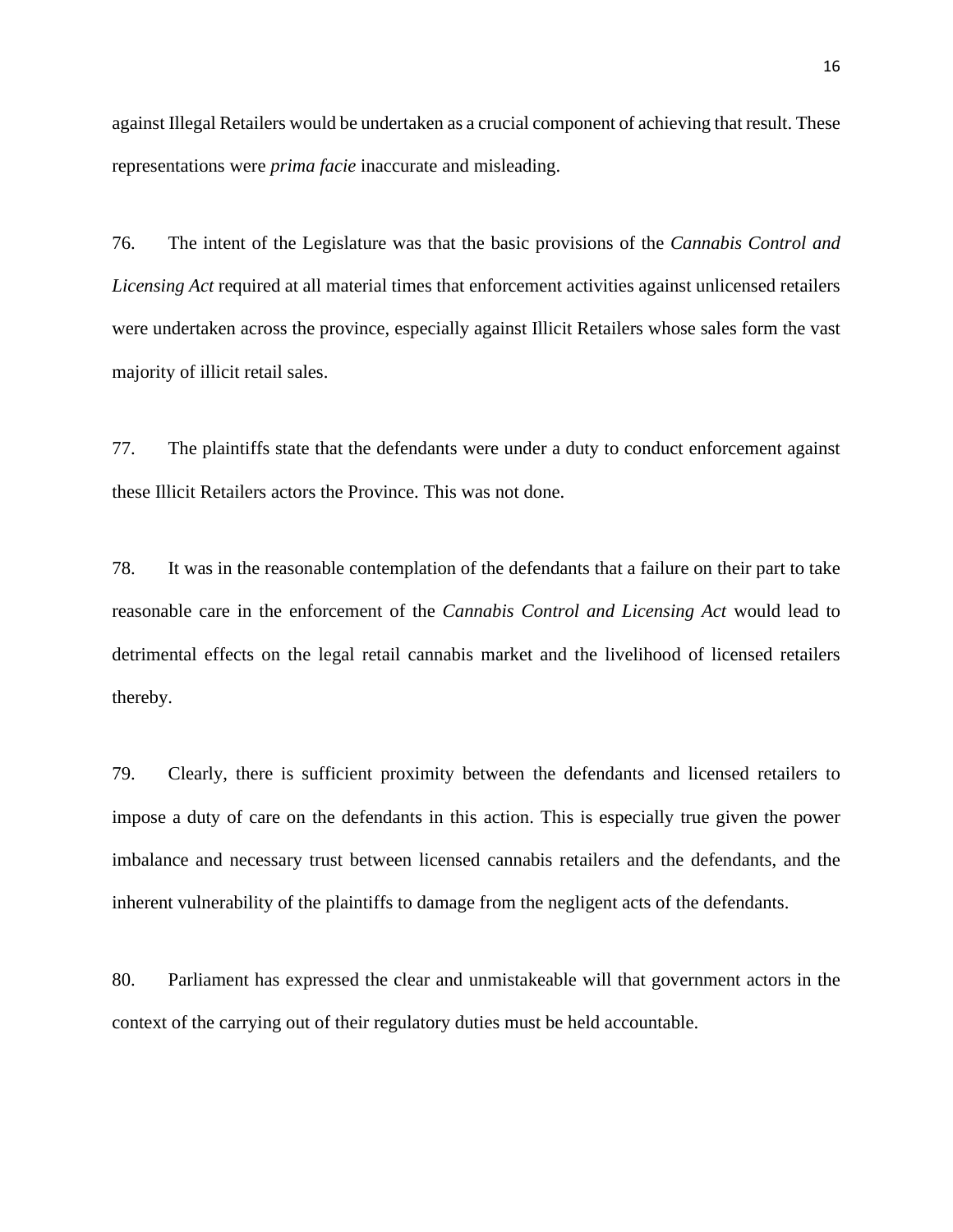## **Standard of Care**

81. The British Columbia provincial legislature, by enacting the *Cannabis Control and Licensing Act*, conferred upon the defendants the power to make regulations but left the nature and scale on which this discretion was exercised to be determined by the defendants.

82. The crafting and promulgation of measures taken to enforce the licensing regime under the *Cannabis Control and Licensing Act* were operational decisions stemming from the discretionary policy decision to regulate. The defendants were required to use all reasonable care in ensuring that enforcement measures addressed the areas of greatest known challenge to the viability of the licensed retail cannabis industry. The defendants failed to do so, and thereby breached the requisite standard of care.

83. In the alternative, if the crafting and promulgation of enforcement measures taken under the *Cannabis Control and Licensing Act* were policy decisions by the defendants, they required the *bona fide* exercise of discretion. By not addressing large and growing sales by Illicit Retailers on Reserves, the defendants irresponsibly failed to take proper account of factors relevant to their statutory mandate, and thereby breached the requisite standard of care.

84. The initial decision to not to implement required enforcement measures against Illicit Retailers on Reserves was operational in nature. The defendants were required to use all reasonable care in ensuring that an ongoing, active and effective enforcement system was in place, particularly as the defendants had held out to the public that such a system would be in place. The defendants failed to do so, and thereby breached the requisite standard of care.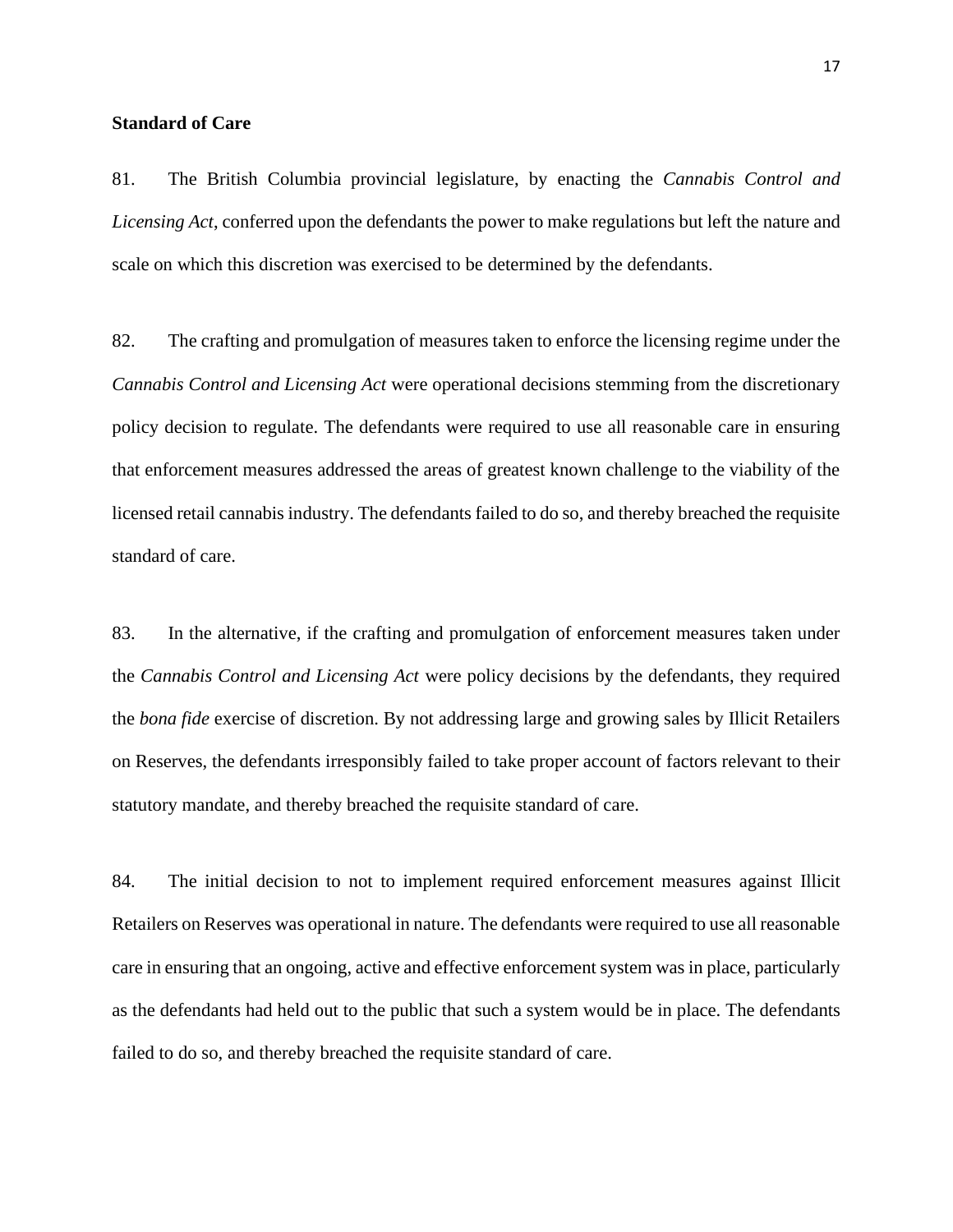85. In the alternative, the initial decisions to decline to enforce the *Cannabis Control and Licensing Act* against Illicit Retailers on Reserves were policy decisions requiring the *bona fide*  exercise of discretion. The defendants were required to take proper account of factors relevant to their statutory mandate in deciding not to ensure that an ongoing, active and effective enforcement system was in place, particularly as the defendants had held out to the plaintiffs that such a system would be in place.

86. By failing to address enforcement considerations in general, and with respect to the effect on licensed retailers of the illicit sales on Reserves in the specific, in the assessment of the need for ongoing enforcement of the *Cannabis Control and Licensing Act,* the defendants failed to take proper account of factors relevant to their statutory mandate, and thereby breached the requisite standard of care.

87. The decision by the defendants to put in place a system to protect the licensed cannabis retail industry through enforcement against unlicensed sellers was a policy decision. Once the decision to enforce was made, the defendants were under a duty to ensure that the system of enforcement was reasonable and was executed properly.

88. An enforcement system that allows the majority of illegal cannabis sales to continue and to grow significantly is *prima facie* unreasonable, improperly executed, and a breach of the requisite standard of care.

89. The plaintiffs state that the defendants were grossly negligent in allowing sales by illicit cannabis retailers on Reserves to grow throughout the period since legalization.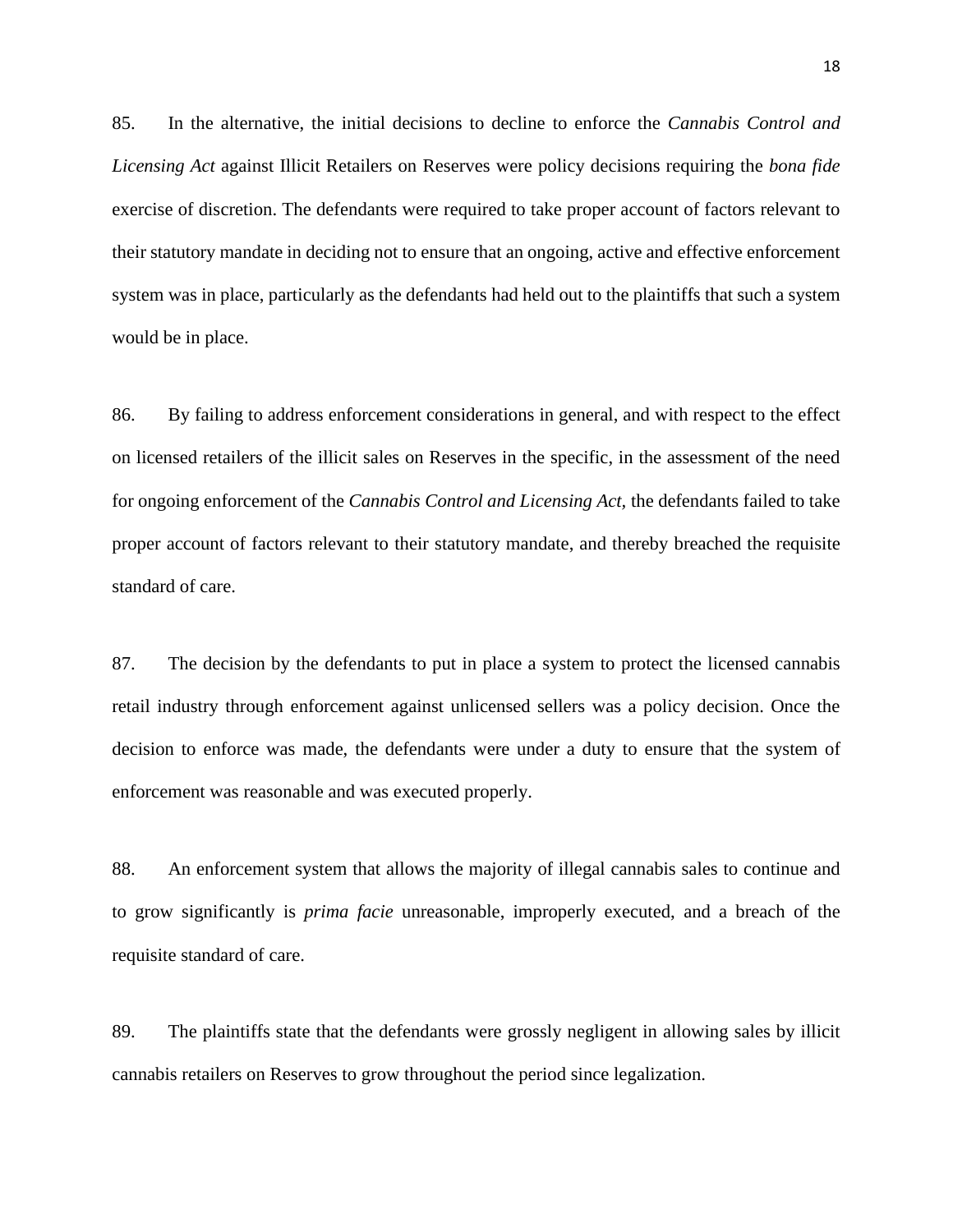90. The plaintiffs state that the defendants did not act in accordance with reasonable standards of regulatory rulemaking and reasonable standards of administration and enforcement at the relevant times.

91. In the alternative, the plaintiffs state that if the defendants did act according to such standards at the relevant times, which is not admitted but is specifically denied, then:

- a) the standards themselves were negligent;
- b) the standards were fraught with obvious risk;
- c) the standards were such that anyone would be capable of finding them to be negligent or inadequate without the necessity of adjudging matters requiring expertise;
- d) the standards failed to include obvious and reasonable precautions necessary to ensure that the illicit sales on Reserves would not continue and expand; or
- e) the standards which were in effect were negligently, inadequately or inconsistently enforced and/or applied by the defendants.

92. Further particulars of the wrongful acts and omissions of the defendants cannot be provided by the plaintiffs until complete records have been produced by the defendants and the plaintiffs have had these records reviewed by appropriate experts competent to opine as to the nature and extent of the defendants' regulatory oversights and other wrongs in the circumstances of this action, and the standards breached thereby.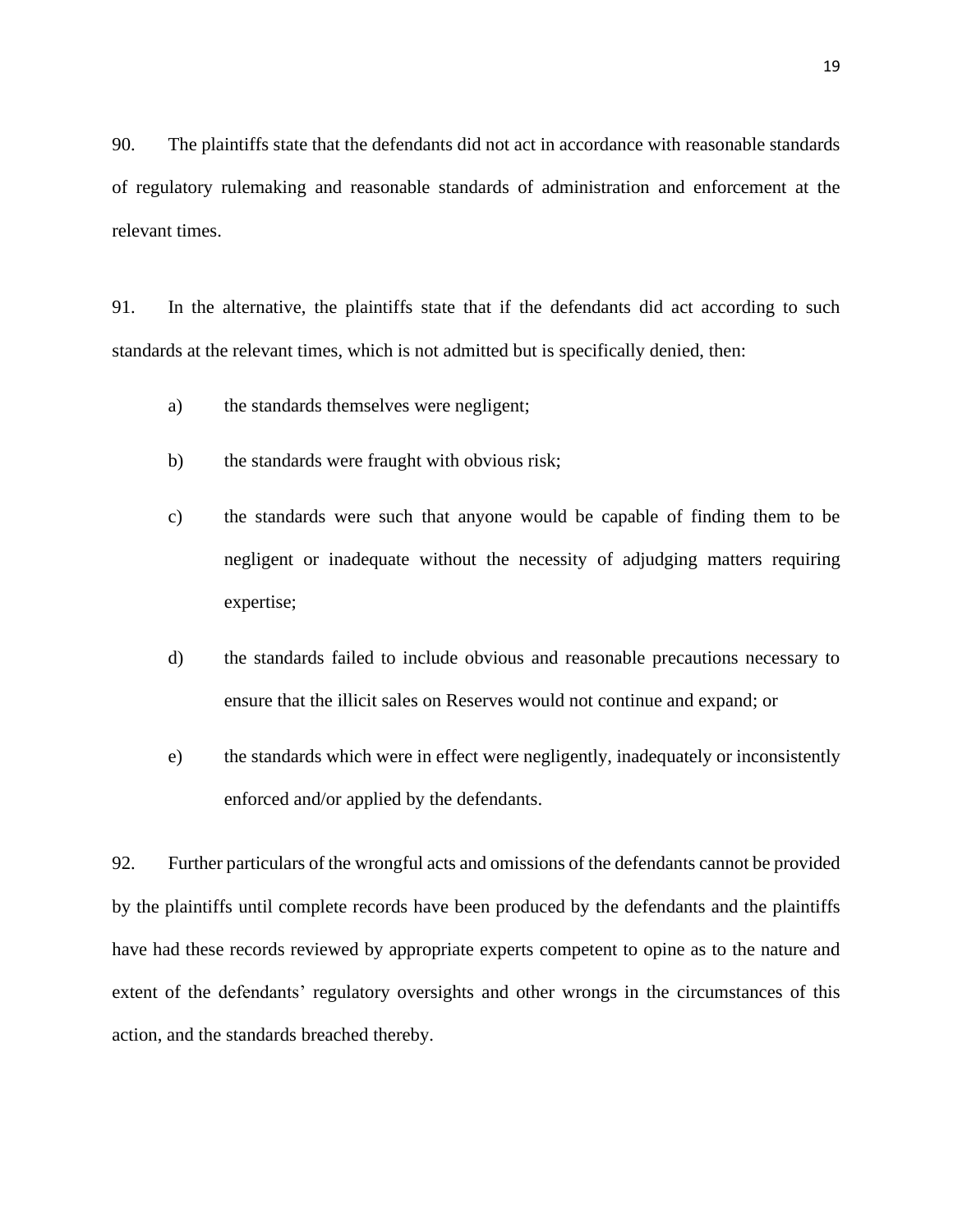## **Causation**

93. But for the negligent failure of the defendants to enforce the *Cannabis Control and Licensing Act,* the plaintiffs would not have suffered the damages described herein, including loss of income, and loss of the value of their investment.

94. It was reasonably foreseeable by the defendants that carelessness on their part in ensuring proper enforcement of cannabis legislation on Reserves would have a detrimental effect on the retail cannabis industry in British Columbia.

95. It was reasonably foreseeable by the defendants that the failure to have in place an ongoing, active and effective monitoring and enforcement system to ensure only licensed retailers were selling retail cannabis at the material times could and would result in damages to the plaintiffs.

96. The plaintiffs state that the wrongs and breaches of legal obligations committed by the defendants have caused or materially contributed to the injuries and damages suffered by the plaintiffs.

97. The defendants were under a duty to act as soon as they became aware of these circumstances of Illicit Retailers operating on Reserves.

98. This positive duty to act was enhanced because it was the operational negligence of the defendants in their implementation of the enforcement system that created the hazard of continued and expanding sales by Illicit Retailers.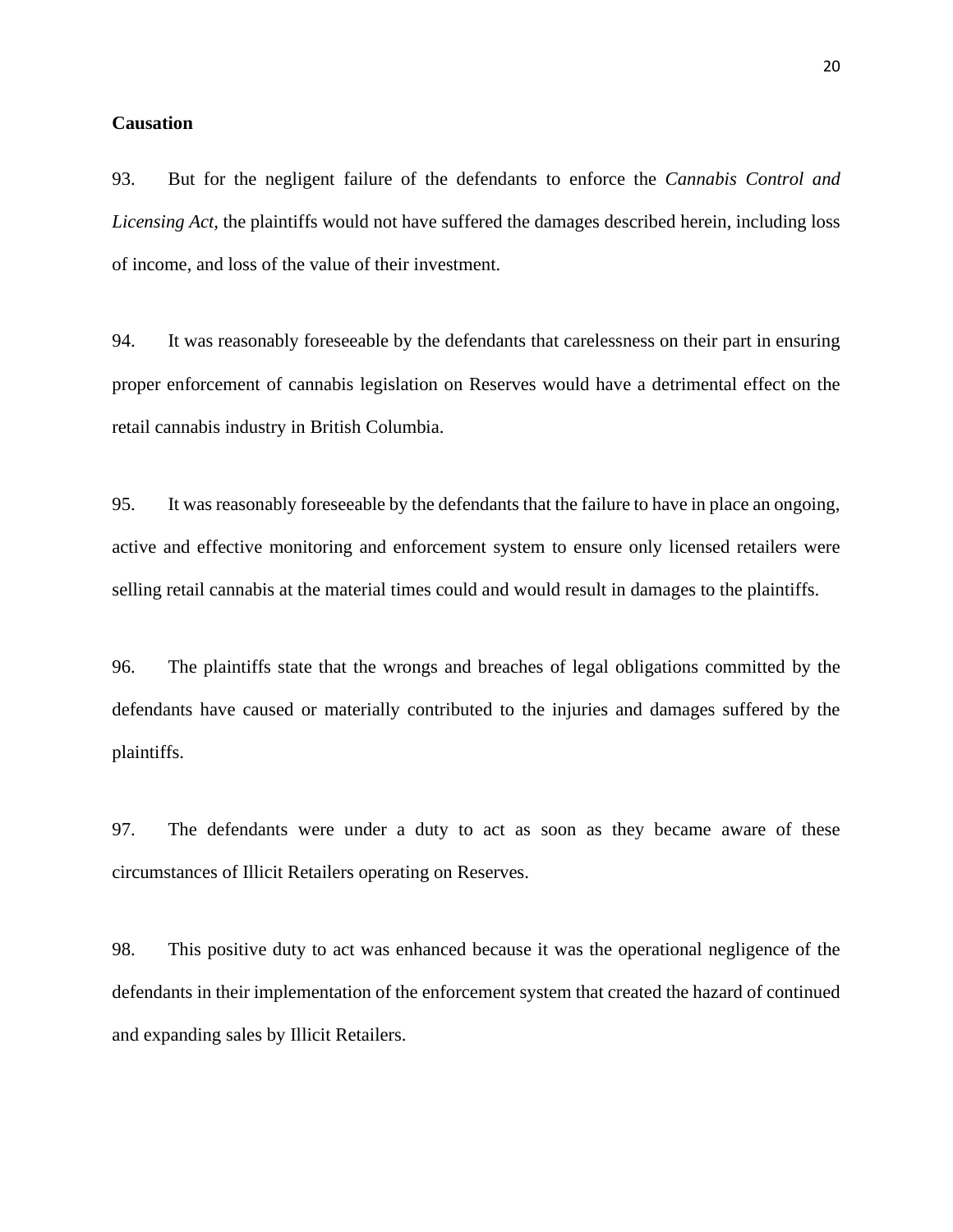99. The defendants did not even take the basic, expedient and common-sense step in enforcing minimal requirements under the *Cannabis Control and Licensing Act* and regulations, such as ensuring that unlicensed retailers on Reserves completed the required "Responsible Selling" course, complied with advertising limitations, installed security monitoring in their premises, or maintained a cannabis register. In fact, the defendants took no actions whatsoever on their own initiative to control sales by Illicit Retailers on Reserves.

100. Had the defendants taken these simple and expedient steps in a timely fashion, the harm suffered by the plaintiffs would not have occurred.

101. The failure of the defendants to enforce the *Cannabis Control and Licensing Act* denied the plaintiffs the opportunity to take measures to protect themselves against the Illicit Retailers by avoiding or minimizing their investment in operating licensed cannabis retail locations.

102. The plaintiffs state that the decision to not warn licensed retailers that the defendants would not in fact enforce against Illicit Retailers was a negligent operational decision by the defendants. In the alternative, if it was a policy decision, it was arbitrary, unreasonable, irresponsible and not taken in the *bona fide* exercise of discretion.

103. The plaintiffs state that, having negligently misled the licensed retailers, as referred to above, the defendants were under an enhanced duty to protect licensed cannabis retailers such as the plaintiffs from any negative consequences arising from their negligence, and had a duty to make all reasonable efforts to ensure that any possible damages to licensed cannabis retailers that may have resulted thereby were mitigated.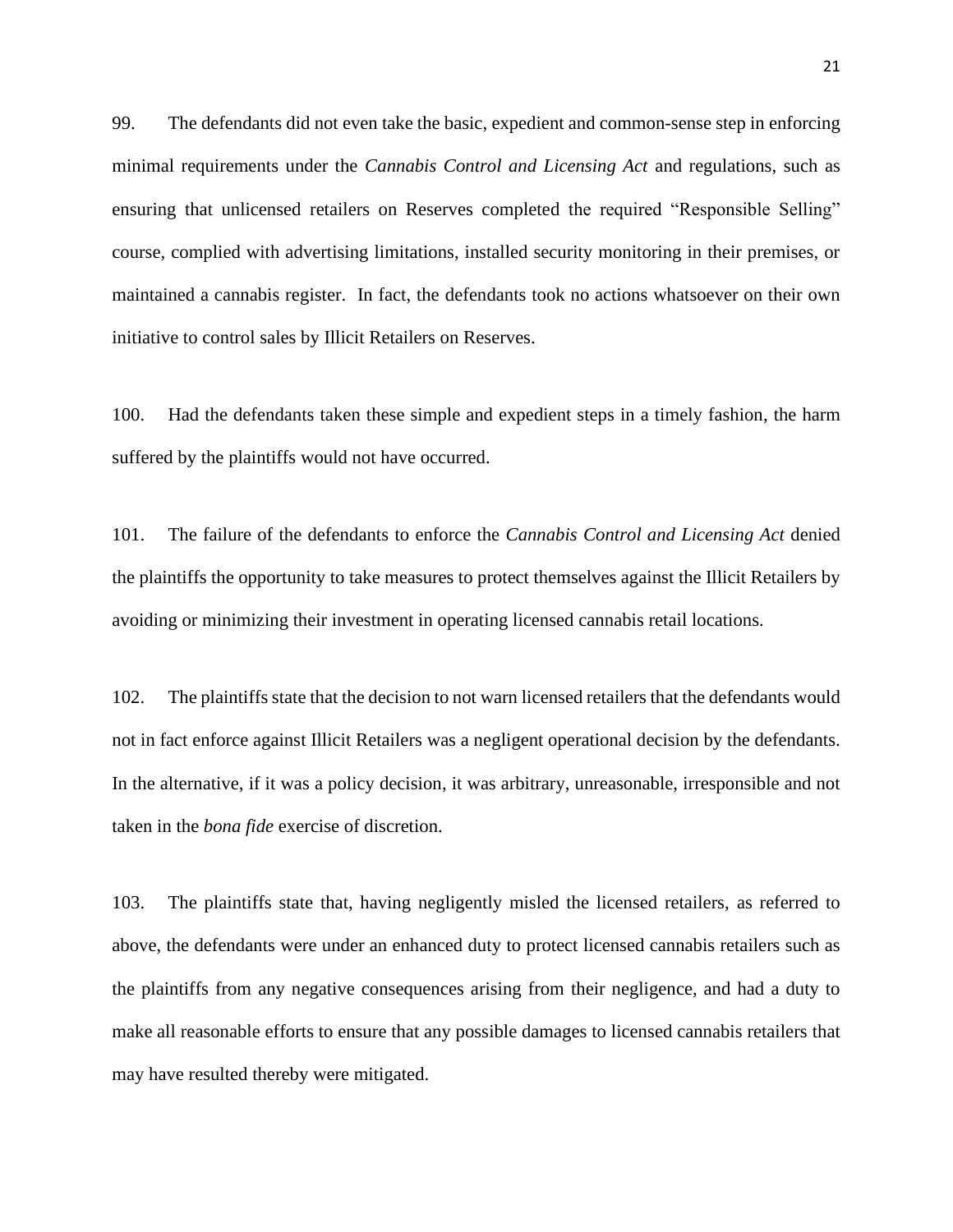104. Licensed cannabis retailers such as the plaintiffs have lost cash receipts of over 40% of potential retail sales to the Illicit Retailers as a result of the defendants' failure to properly enforce the *Cannabis Control and Licensing Act* on Reserves. The plaintiffs have suffered, and continue to suffer, severe and debilitating loss of income due to continued and growing sales by the Illicit Retailers and the failure of the defendants to stop them

105. The plaintiffs have suffered, and continue to suffer, loss of business opportunities.

106. The plaintiffs have suffered a diminution in the value of their businesses.

107. The plaintiffs have suffered a diminution in the value of their real property.

108. The plaintiffs have suffered, and continue to suffer, loss of enjoyment of life.

109. The plaintiffs have suffered, and continue to suffer, emotional upset and mental distress.

110. The plaintiffs have suffered real and substantial loss of income, including past, present and future loss of income, because of their economic situation arising out of the aforesaid wrongs of the defendants. Full particulars of these damages will be provided prior to the trial of this action.

111. The plaintiffs have incurred and will continue to incur, both before and after trial, damages for expenses relating to their efforts to replace all or part of the income they have lost arising out of the aforesaid wrongs of the defendants. Full particulars of these damages will be provided prior to the trial of this action.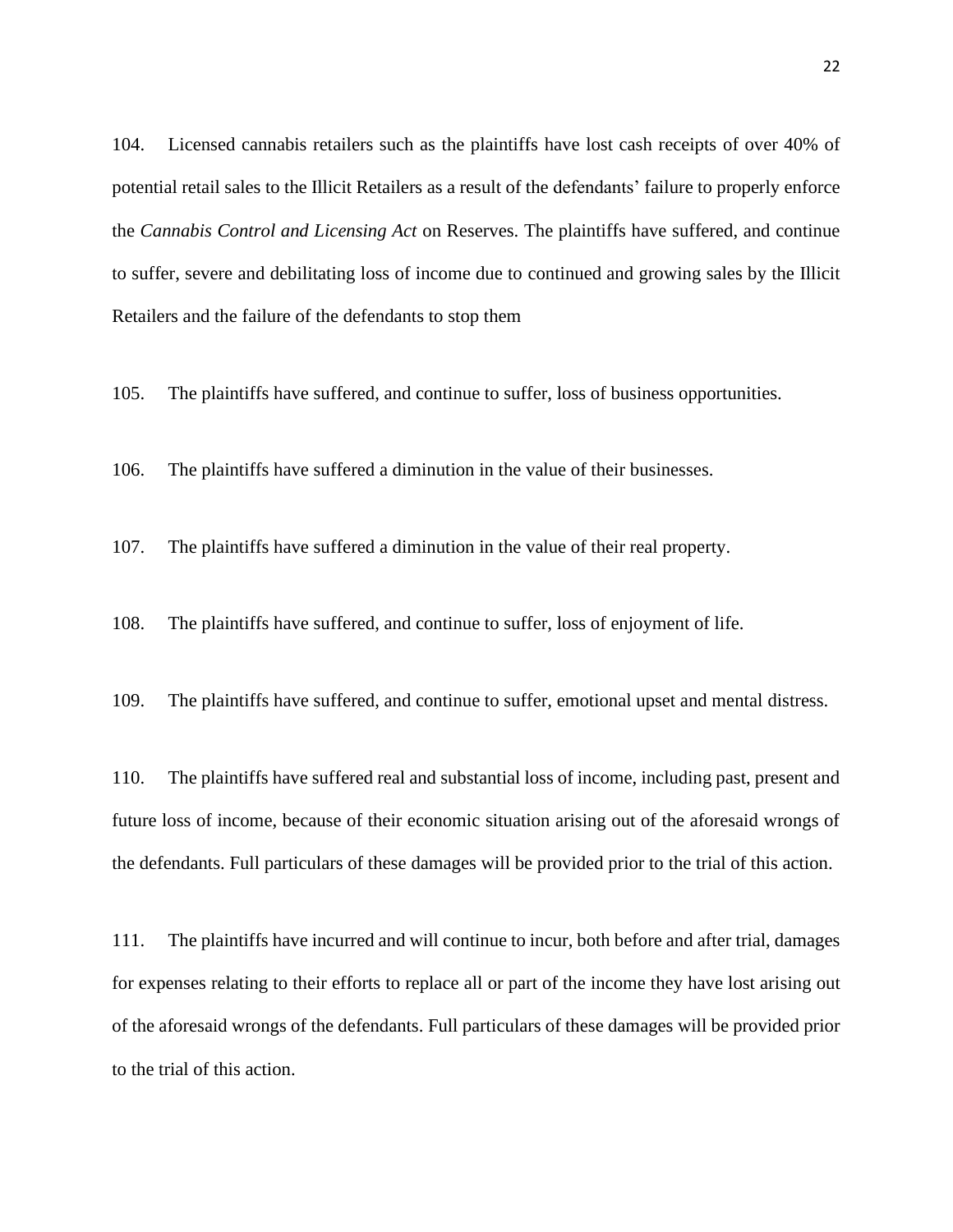## **Part 2: RELIEF SOUGHT**

1. The Plaintiffs seek:

- (a) damages in the amount of at least \$40,000,000, or as determined at trial, in respect of the loss of income resulting from the negligent failure of the defendants to enforce the *Cannabis Control and Licensing Act* and related legislation (the "*Cannabis Control and Licensing Act*").
- (b) An Order requiring the defendants to enforce the *Cannabis Control and Licensing Act* by prohibiting any person from:
- i. Establishing and operating, or permitting the establishment or operation of, a cannabis store without a valid and subsisting cannabis store agreement with the British Columbia Liquor and Cannabis Regulation Branch.
- ii. Allowing any unlicensed retailers on "Reserves" as defined in the *Indian Act*  R.S.C., 1985, c.I-5 or anyone else to do, any of the following without being authorized to do so pursuant to a retail cannabis store licence issued under the *Cannabis Control and Licensing Act:*
	- 1. Establishing and operating a cannabis store.
	- 2. Selling cannabis on a retail basis.
- iii. Allowing any unlicensed retailer situated on Reserve to sell cannabis or any class of cannabis that:
	- 1. Has not been purchased from the British Columbia Liquor and Cannabis Distribution Branch.
	- 2. Is not authorized for sale under the *Cannabis Act* (Canada).
	- 3. Is not packaged, labelled and stamped in accordance with federal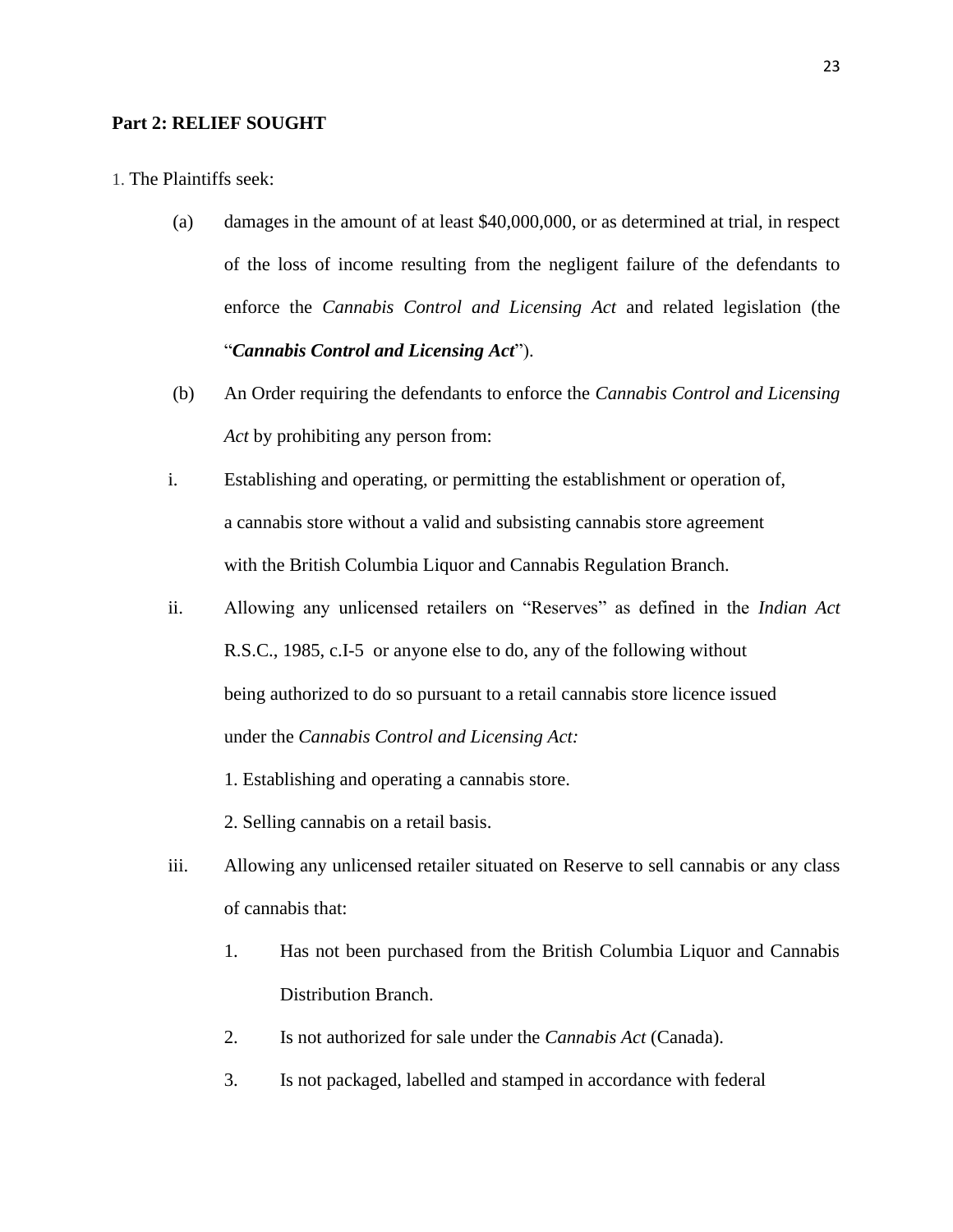requirements.

- iv. Allowing any unlicensed retailer on Reserve to possess cannabis in British Columbia for the purpose of sale, without being licensed to do so under the *Cannabis Control and Licensing Act.*
	- 1. Costs.

2. Such further and other relief as counsel may advise and this Honourable Court may deem just.

# **Part 3: LEGAL BASIS**

- 1. The plaintiffs plead and rely upon:
	- a. The law of tort, including negligence.
	- b. The common law.
	- c. The Court's equitable and inherent jurisdiction.
	- d. The *Supreme Court Civil Rules*.
	- e. *Attorney General Act*, R.S.B.C. 1996, c. 22.
	- f. *Cannabis Control and Licensing Act,* S.B.C. 2018, Chapter 29.
	- *g. Cannabis Distribution Act,* SBC 2018, Chapter 28.
	- h. *Cannabis Act* (Canada), S.C. 2018, c.16.
	- i. *Constitution Act*, 1867 (U.K.) 30 & 31 Vict., C. 3.
	- j. *Crown Proceedings Act*, RSBC 1996, Chapter 89.
	- k. *Indian Act* R.S.C., 1985, c.I-5.
	- l. The *Law and Equity Act*, RSBC 1996, c. 253.
	- m. The *Negligence Act*, R.S.B.C. 1996, c. 333.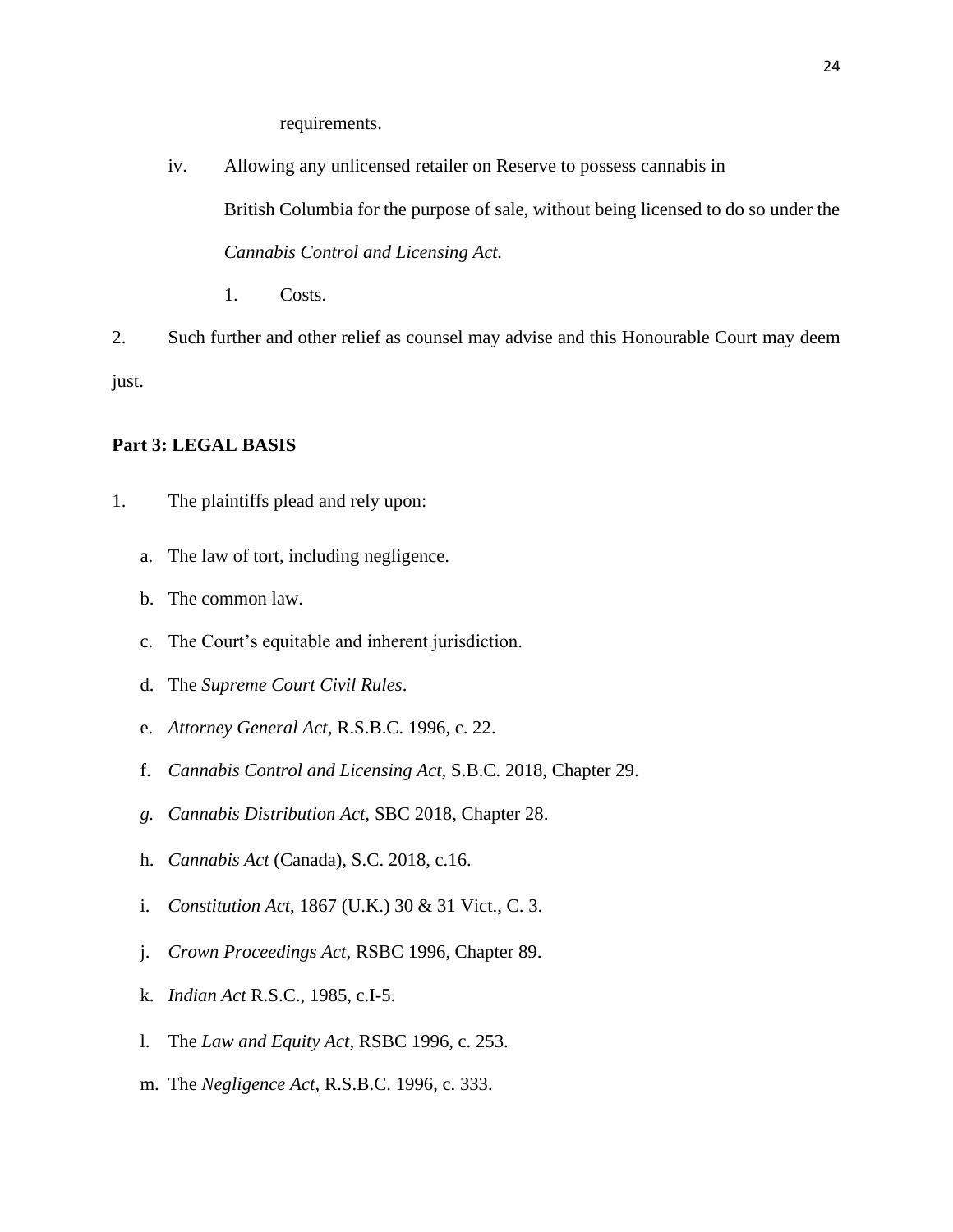Date: April 27, 2022

Plaintiffs' address for service: David Milosevic and Cameron Fiske **Milosevic Fiske LLP** 116 Simcoe Street, Unit 301 Toronto, Ontario M5H 4E2

E-mail address for service: [dm@mlflitigation.com](mailto:dm@mlflitigation.com) and [cf@mlflitigation.com](mailto:cf@mlflitigation.com)

Place of trial: Victoria, British Columbia

The address of the registry is: 850 Burdett Avenue, Victoria, British Columbia V8W 1B4

D~

David Milosevic and Cameron Fiske Milosevic Fiske LLP Lawyer for the Plaintiffs

Rule 7-1 (1) of the Supreme Court Civil Rules states:

(1) Unless all parties of record consent or the court otherwise orders, each party of record to an action must,

within 35 days after the end of the pleading period,

(a) prepare a list of documents in Form 22 that lists

(i) all documents that are or have been in the party's possession or control and that could, if available, be used by any party at trial to prove or disprove a material fact, and

(ii) all other documents to which the party intends to refer at trial, and

(b) serve the list on all parties of record.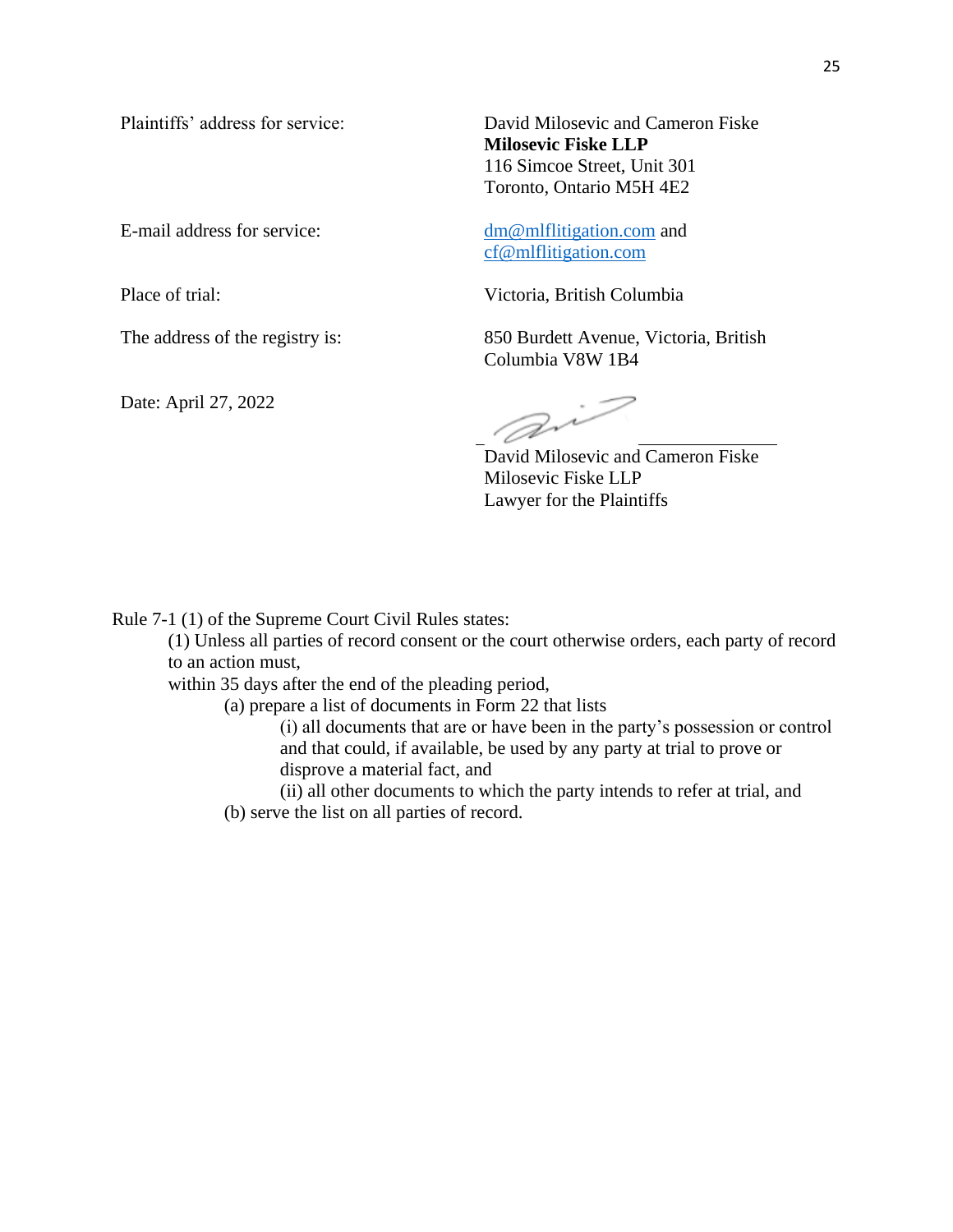# **APPENDIX**

# *[The following information is provided for data collection purposes only and is of no legal effect.]*

# **Part 1: CONCISE SUMMARY OF NATURE OF CLAIM:**

As a result of the enactment by the Federal Parliament of Canada of the *Cannabis Act* (Canada), S.C. 2018 c.16 and the passage of the *Cannabis Control and Licensing Act* S.B.C. 2018, Chapter 29 (the "*Cannabis Control and Licensing Act*")*,* the sale and use of cannabis for non-medical purposes has been legal in British Columbia effective October 17, 2018. This is an action against the defendants for the negligent failure to enforce enforce the *Cannabis Control and Licensing Act*  on Reserves. The plaintiffs have suffered, and continue to suffer, severe and debilitating loss of income due to continued and growing sales by Illicit Retailers and the failure of the defendants to stop them.

# **Part 2: THIS CLAIM ARISES FROM THE FOLLOWING:**

| [] a motor vehicle accident    | [] investment losses                                                          |
|--------------------------------|-------------------------------------------------------------------------------|
| [] medical malpractice         | [] the lending of money                                                       |
| [] another cause               | [] an employment relationship                                                 |
| [] contaminated sites          | [ ] a will or other issues concerning the                                     |
| [] construction defects        | probate of an estate                                                          |
| [] real property (real estate) | [] a matter not listed here                                                   |
| [ ] personal property          | [x] the provision of goods or services or<br>other general commercial matters |

# **Part 3: THIS CLAIM INVOLVES:**

| [ ] a class action    | [] conflict of laws   |
|-----------------------|-----------------------|
| [] maritime law       | [x] none of the above |
| [] aboriginal law     | [ ] do not know       |
| [] constitutional law |                       |

# **Part 4: ENACTMENTS**

- a. *Attorney General Act*, R.S.B.C. 1996, c. 22.
- b. *Cannabis Control and Licensing Act,* S.B.C. 2018, Chapter 29;
- *c. Cannabis Distribution Act,* SBC 2018, Chapter 28; and
- d. *Cannabis Act* (Canada), S.C. 2018, c.16.